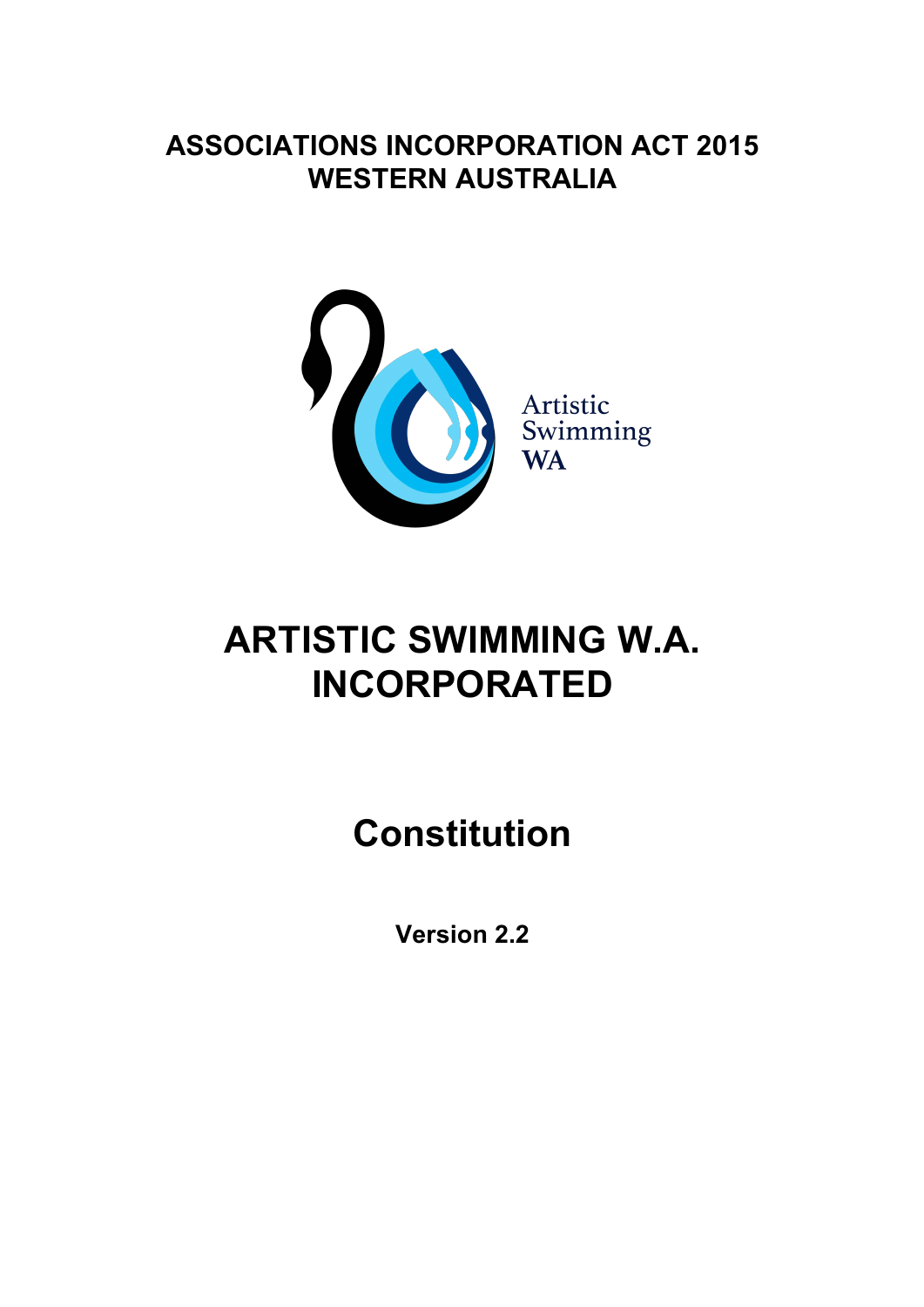## **Version Control**

| Ver<br>sion | Date             | <b>Revised By</b>                    | Comments                                                                                  |  |
|-------------|------------------|--------------------------------------|-------------------------------------------------------------------------------------------|--|
| 1.0         | <b>June 2016</b> |                                      |                                                                                           |  |
| 1.1         | August 2017      | SynchroWA Board                      | Draft document for feedback                                                               |  |
| 1.2         | December 2017    | SynchroWA Board                      | Draft document for feedback                                                               |  |
| 1.3         | January 2018     | SynchroWA Board                      | Draft document for feedback                                                               |  |
| 1.4         | February 2018    | SynchroWA Board                      | <b>Final Version for Formatting</b>                                                       |  |
| 1.5         | February 2018    | SynchroWA Board                      | <b>Formatted Version - Final</b>                                                          |  |
| 2.0         | 25 August 2018   | SynchroWA Board                      | General<br>Accepted<br>at<br>Special<br>Meeting.<br>• Changes to sections<br>$5.1.4(2)$ , |  |
|             |                  |                                      | 6.3.2, 30.4 and 6.2 $(2)$                                                                 |  |
| 2.1         | 17 October 2018  | Synchro WA Secretary                 | Incorporated feedback re title page to<br>reflect registered name.                        |  |
| 2.2         | 26 October 2021  | Artistic Swimming WA<br><b>Staff</b> | Organisation name change.                                                                 |  |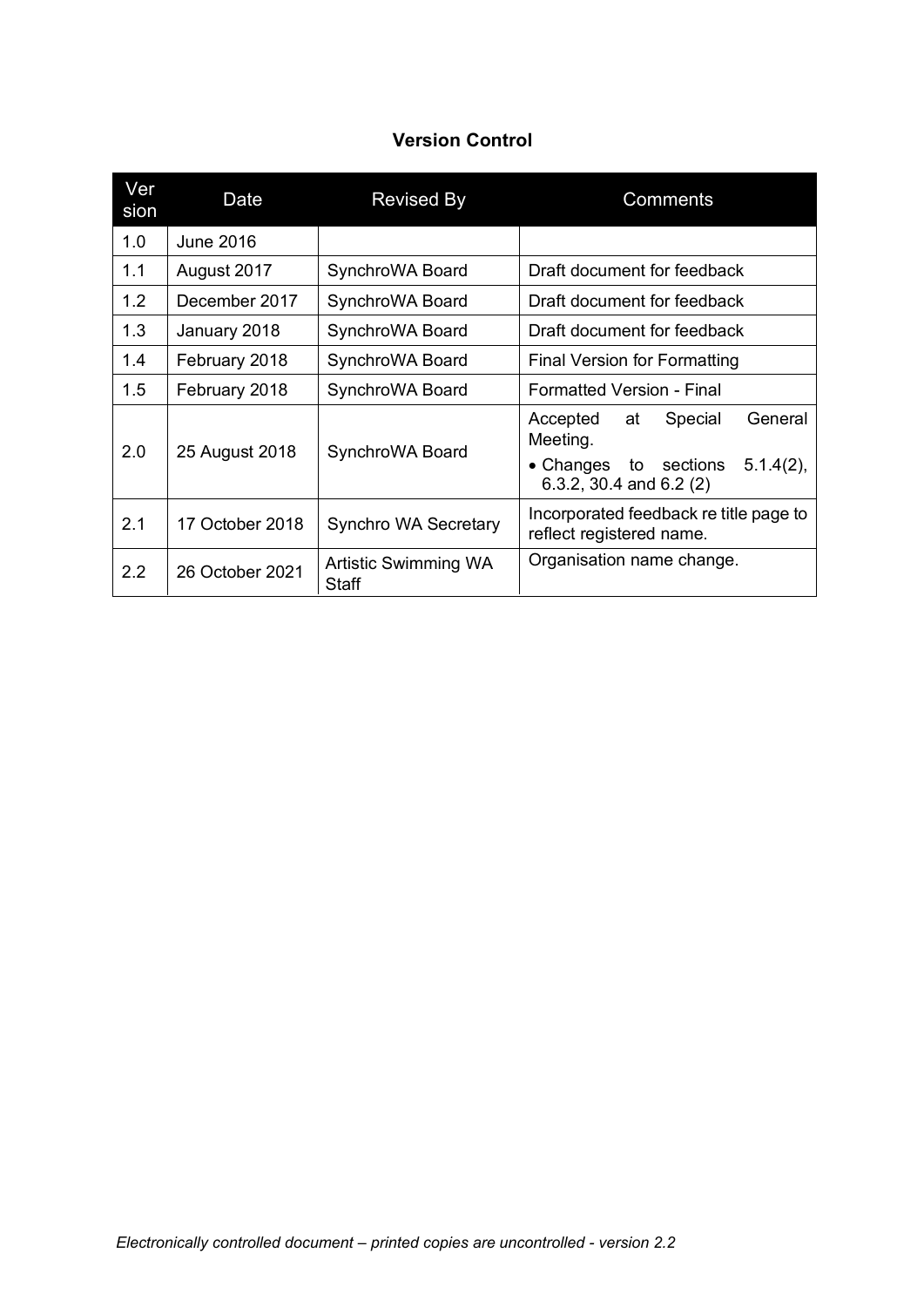## **TABLE OF CONTENTS**

| <b>Title</b>   |            |  | Page No. |
|----------------|------------|--|----------|
| $\mathbf 1$ .  |            |  |          |
| 2.             |            |  |          |
| 3.             |            |  |          |
| 4.             |            |  |          |
|                | 4.1        |  |          |
|                | 4.2        |  |          |
|                | 4.3        |  |          |
|                | 4.4        |  |          |
| 5.             |            |  |          |
|                | 5.1<br>5.2 |  |          |
|                | 5.3        |  |          |
| 6.             |            |  |          |
|                | 6.1        |  |          |
|                | 6.2        |  |          |
|                | 6.3        |  |          |
| 7 <sub>1</sub> |            |  |          |
|                | 7.1        |  |          |
|                | 7.2        |  |          |
| 8.             |            |  |          |
|                | 8.1        |  |          |
|                | 8.2        |  |          |
|                | 8.3        |  |          |
| 9.             |            |  |          |
|                | 9.1        |  |          |
|                | 9.2<br>9.3 |  |          |
| 10.            |            |  |          |
|                |            |  |          |
|                |            |  |          |
|                |            |  |          |
|                |            |  |          |
|                |            |  |          |
|                |            |  |          |
| 11.            |            |  |          |
|                |            |  |          |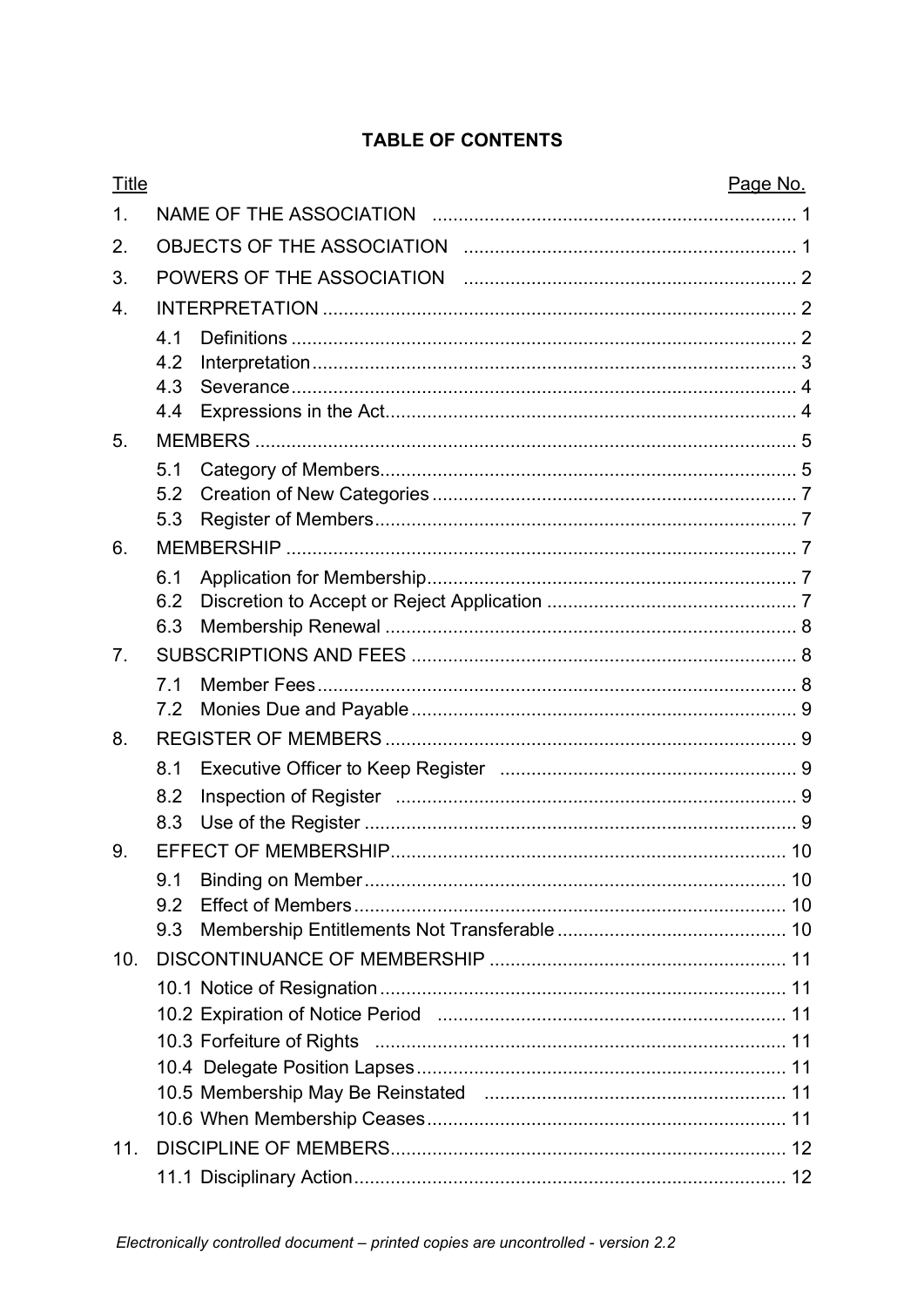## **TABLE OF CONTENTS Cont.**

| <b>Title</b> | Page No. |    |
|--------------|----------|----|
| 12.          |          |    |
|              |          |    |
|              |          |    |
| 13.          |          |    |
|              |          |    |
|              |          |    |
| 14.          |          |    |
|              |          |    |
|              |          |    |
| 15.          |          |    |
| 16.          |          |    |
|              |          |    |
|              |          |    |
| 17.          |          |    |
|              |          |    |
|              |          |    |
|              |          |    |
|              |          |    |
|              |          |    |
|              |          |    |
|              |          |    |
|              |          |    |
| 18.          |          | 16 |
| 19.          |          |    |
|              |          |    |
|              |          |    |
| 20.          |          |    |
| 21.          |          |    |
|              |          |    |
|              |          |    |
|              |          |    |
| 22.          |          |    |
|              |          |    |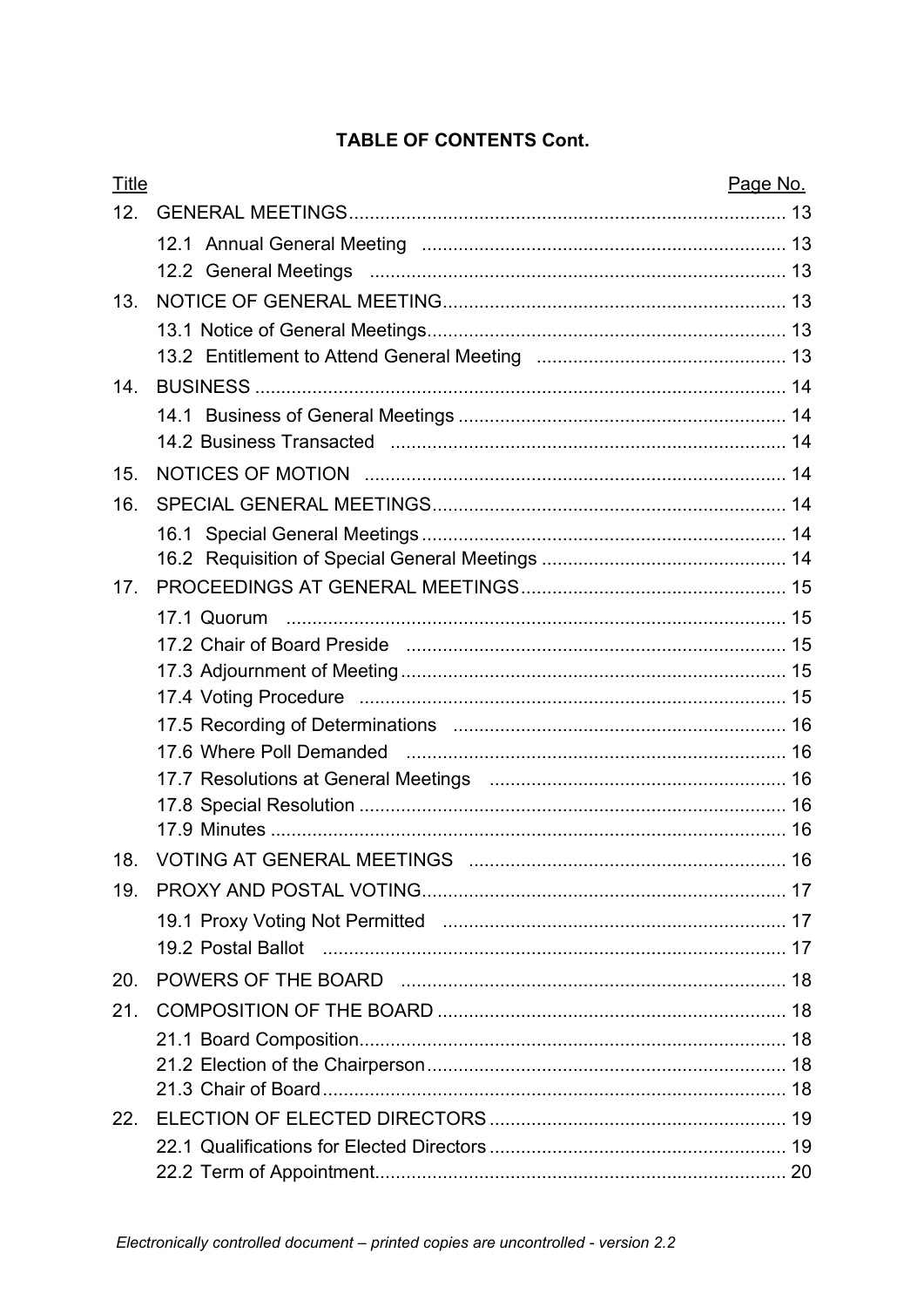## **TABLE OF CONTENTS Cont.**

| <b>Title</b> |                                                                | Page No. |
|--------------|----------------------------------------------------------------|----------|
| 23.          |                                                                |          |
|              |                                                                |          |
|              |                                                                |          |
|              |                                                                |          |
| 24.          |                                                                |          |
|              |                                                                |          |
|              |                                                                |          |
|              |                                                                |          |
|              |                                                                |          |
| 25.          |                                                                |          |
|              |                                                                |          |
|              |                                                                |          |
|              |                                                                |          |
|              | 25.4 Quorum                                                    |          |
|              |                                                                |          |
|              |                                                                |          |
| 26.          |                                                                |          |
|              |                                                                |          |
|              |                                                                |          |
|              |                                                                |          |
|              |                                                                |          |
| 27.          |                                                                |          |
|              |                                                                |          |
|              |                                                                |          |
|              |                                                                |          |
|              |                                                                |          |
|              |                                                                |          |
| 28.          |                                                                |          |
|              |                                                                |          |
|              |                                                                |          |
|              | 28.3 Delegated Function Exercised in Accordance with Terms  27 |          |
|              |                                                                |          |
|              |                                                                |          |
|              |                                                                |          |
|              |                                                                |          |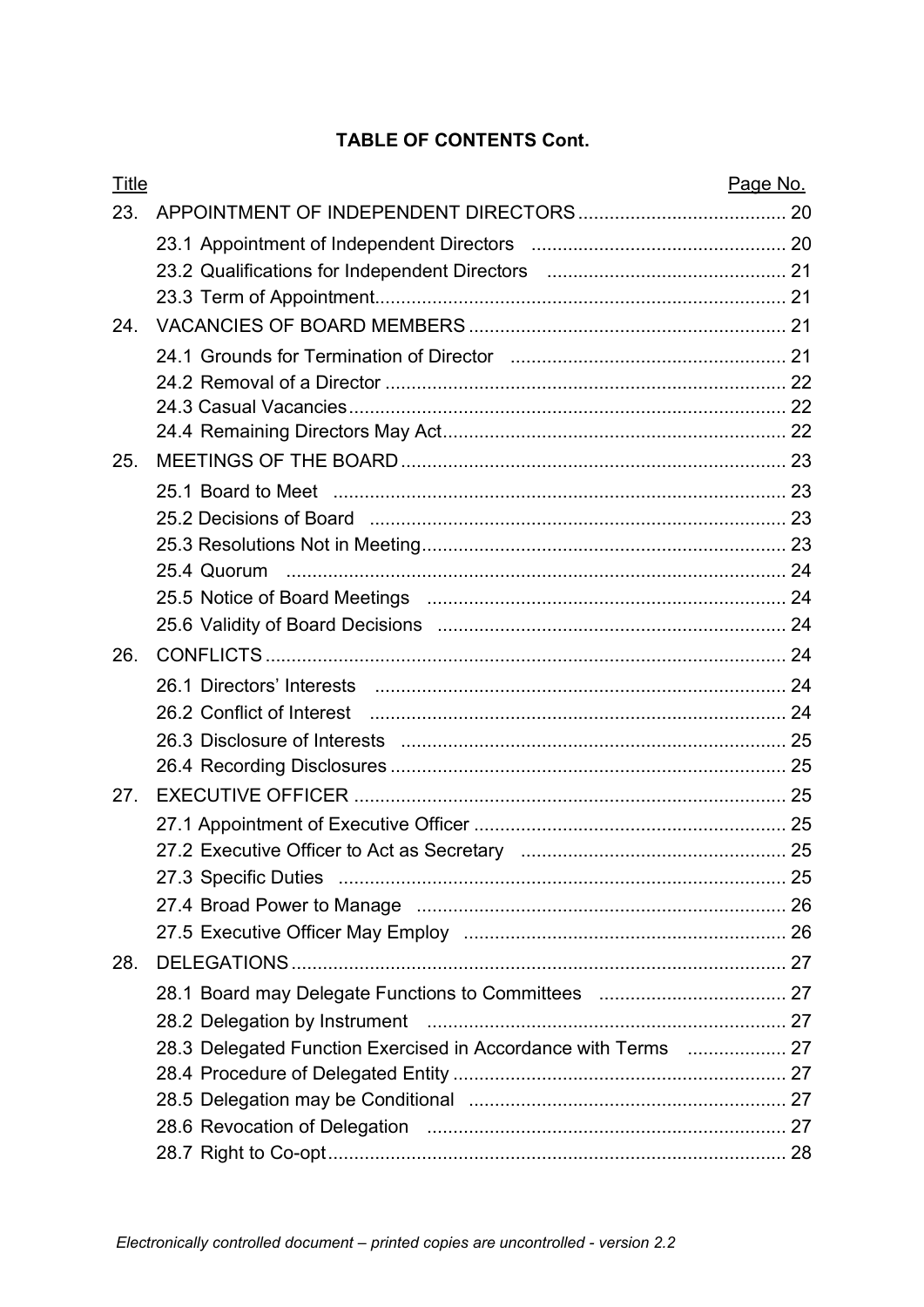## **TABLE OF CONTENTS Cont.**

| Title | Page No. |
|-------|----------|
| 29.   |          |
|       |          |
|       |          |
|       |          |
|       |          |
| 30.   |          |
|       |          |
|       |          |
|       |          |
|       |          |
|       |          |
| 31.   |          |
|       |          |
| 32.   |          |
|       |          |
|       |          |
| 33.   |          |
|       |          |
|       |          |
| 34.   |          |
| 35.   |          |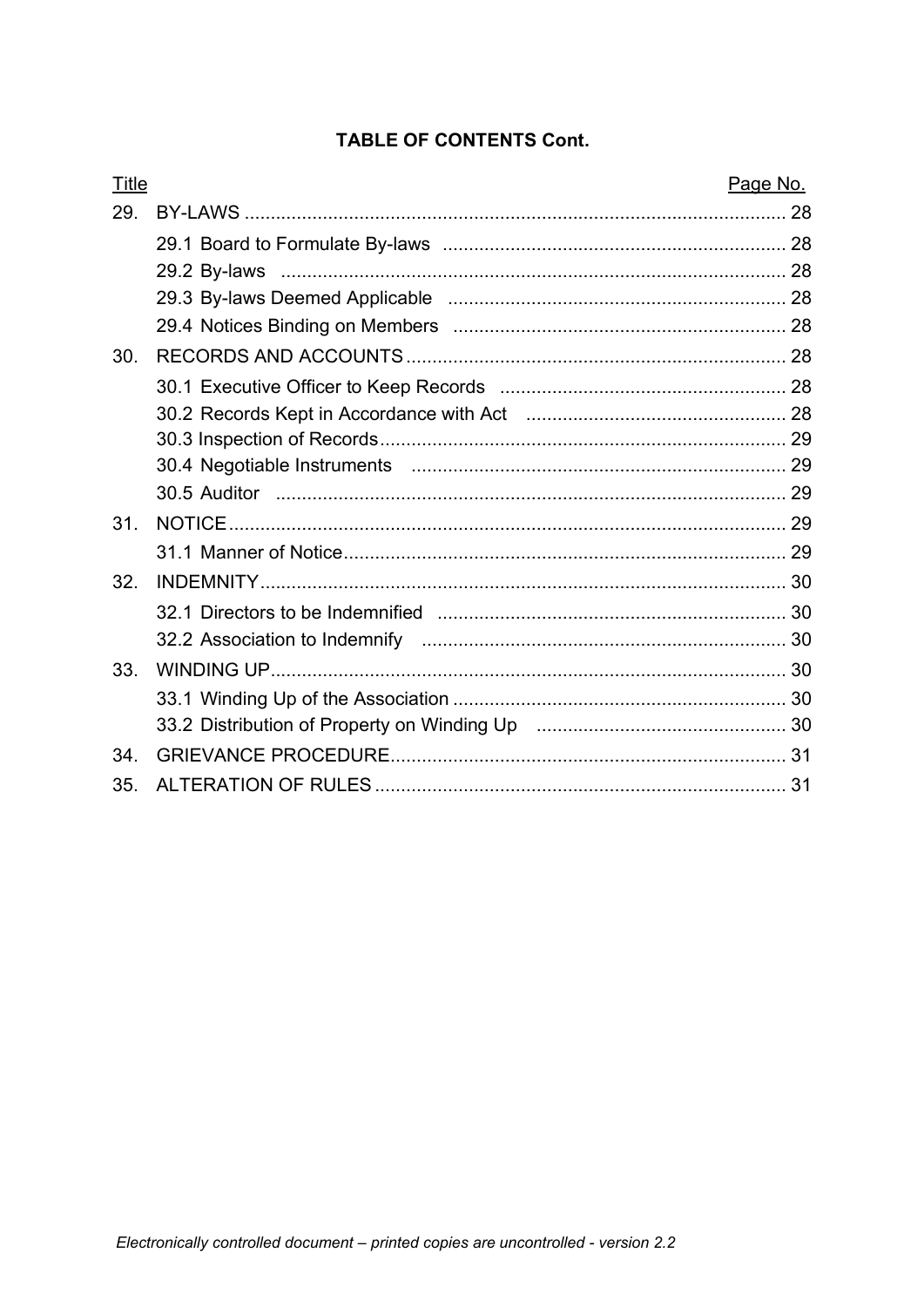#### **1. NAME OF THE ASSOCIATION**

The name of Artistic Swimming W.A. Incorporated hereinafter referred to as "ASWA". ASWA, with Board approval, may adopt a trading name as identified in the By-laws, without affecting the powers or interpretation of this Constitution. The head office of Artistic Swimming W.A. is located in Perth, Western Australia.

## **2. OBJECTS OF THE ASSOCIATION**

ASWA is recognised by Artistic Swimming Australia Incorporated as the organisation to develop and administer the sport of artistic swimming in Western Australia. The objects for which ASWA is established and maintained are to:

- (a) align strategic objectives and constitutional practices with Artistic Swimming Australia Inc. and participate as a member/affiliate;
- (b) promote, conduct, develop and administer artistic swimming activities and related opportunities in Western Australia;
- (c) demonstrate good governance practices to sustain the standards and reputation of ASWA and its membership;
- (d) act on behalf of, and in the interest of the members and artistic swimming in Western Australia;
- (e) increase relevant partnerships and relationships with other organisations and government agencies to advance the sport of artistic swimming in Western Australia;
- (f) actively engage in the aquatics industry in Western Australia and strategically align with sport and recreation organisations that support and deliver aquatic activities; and
- (g) deliver strategic initiatives that are adopted by the Board.

The property and income of ASWA must be applied solely towards the promotion of the objects or purposes of ASWA and no part of that property or income may be paid or otherwise distributed, directly or indirectly, to any member of ASWA, except in good faith in the promotion of those objects or purposes.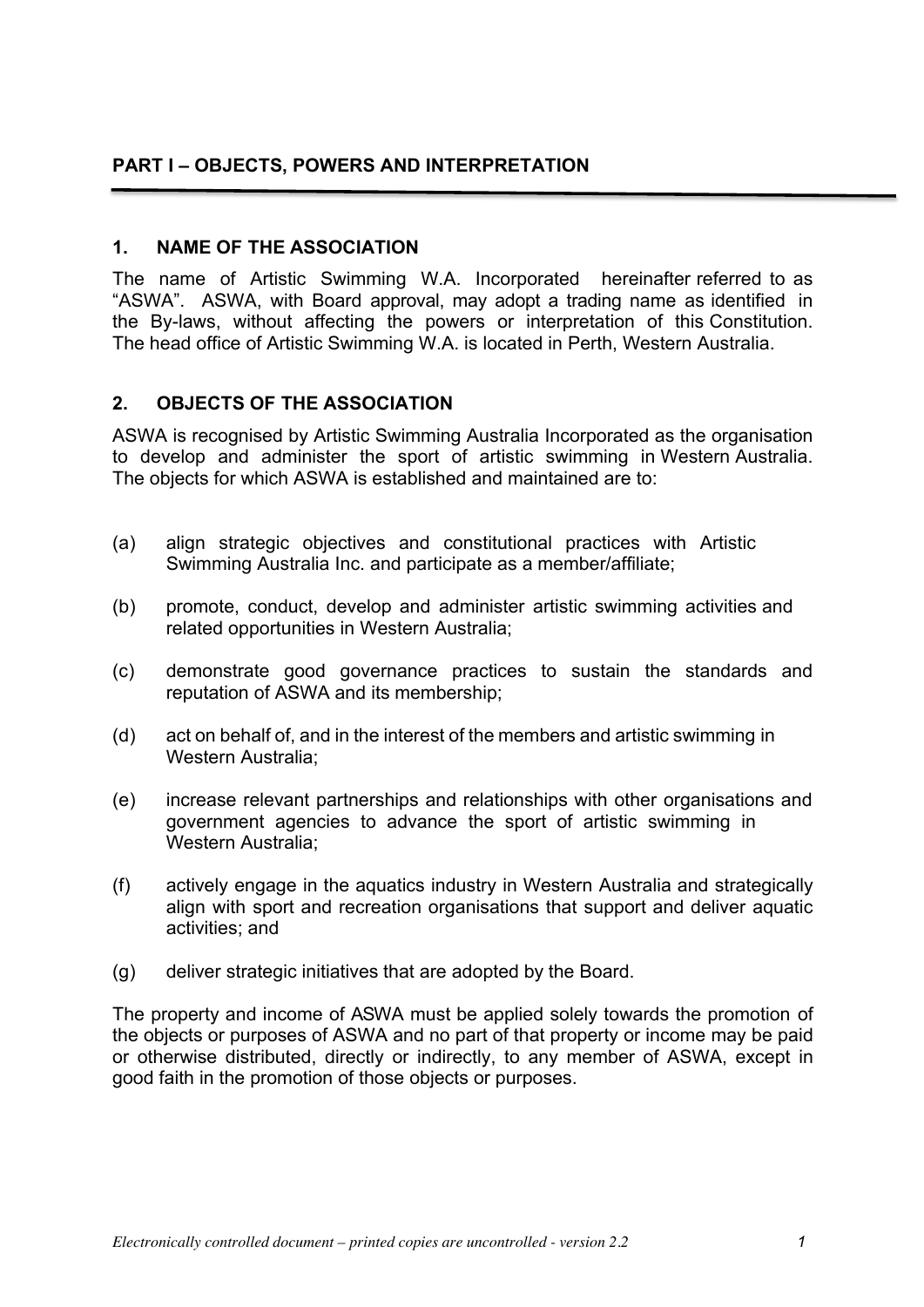## **3. POWERS OF THE ASSOCIATION**

Solely for furthering the objects set out above, ASWA has, in addition to the rights, powers and privileges conferred on it under the Act, the legal capacity and powers of a company as set out under section 124 of the Corporations Act.

To the extent provided under section 4 of the Act, ASWA may undertake such activities as the Board determines appropriate in furthering the objects set out above.

## **4. INTERPRETATION**

## **4.1 Definitions**

In this Constitution unless the contrary intention appears, these words shall have the following meanings:

**Act** means the *Associations Incorporation Act 2015 Western Australia* or any other act under which ASWA may be incorporated from time to time.

**Adult** means a person 18 years of age and older.

**Annual General Meeting** means an annual general meeting of ASWA that section 50 of the Act requires to be held.

**Authorised Voter** means members eligible to vote as defined under Rule 5.1.

**Board** means the body consisting of the Directors under Rule 21.

**By-law** means any by-law, regulation or policy made by the Board under Rule 29.

**Child** means a person under 18 years of age.

**Club** means a artistic swimming club that has been recognised by the Board of ASWA pursuant to Rule 5.1.

**Competitive Artistic Swimmer** is an artistic swimming member registered and participating in the competitive pathway.

**Director** means a member of the Board elected or appointed in accordance with this Constitution and includes the Elected Directors and the Independent Directors.

**Elected Director** means a Director elected under Rule 22.

**Executive Officer** means the person who is appointed under this Constitution to carry out the duties set out in Rule 27, whether known as the Executive Officer or otherwise.

**Financial Year** means the period of a year commencing 1 July and ending 30 June in the subsequent year.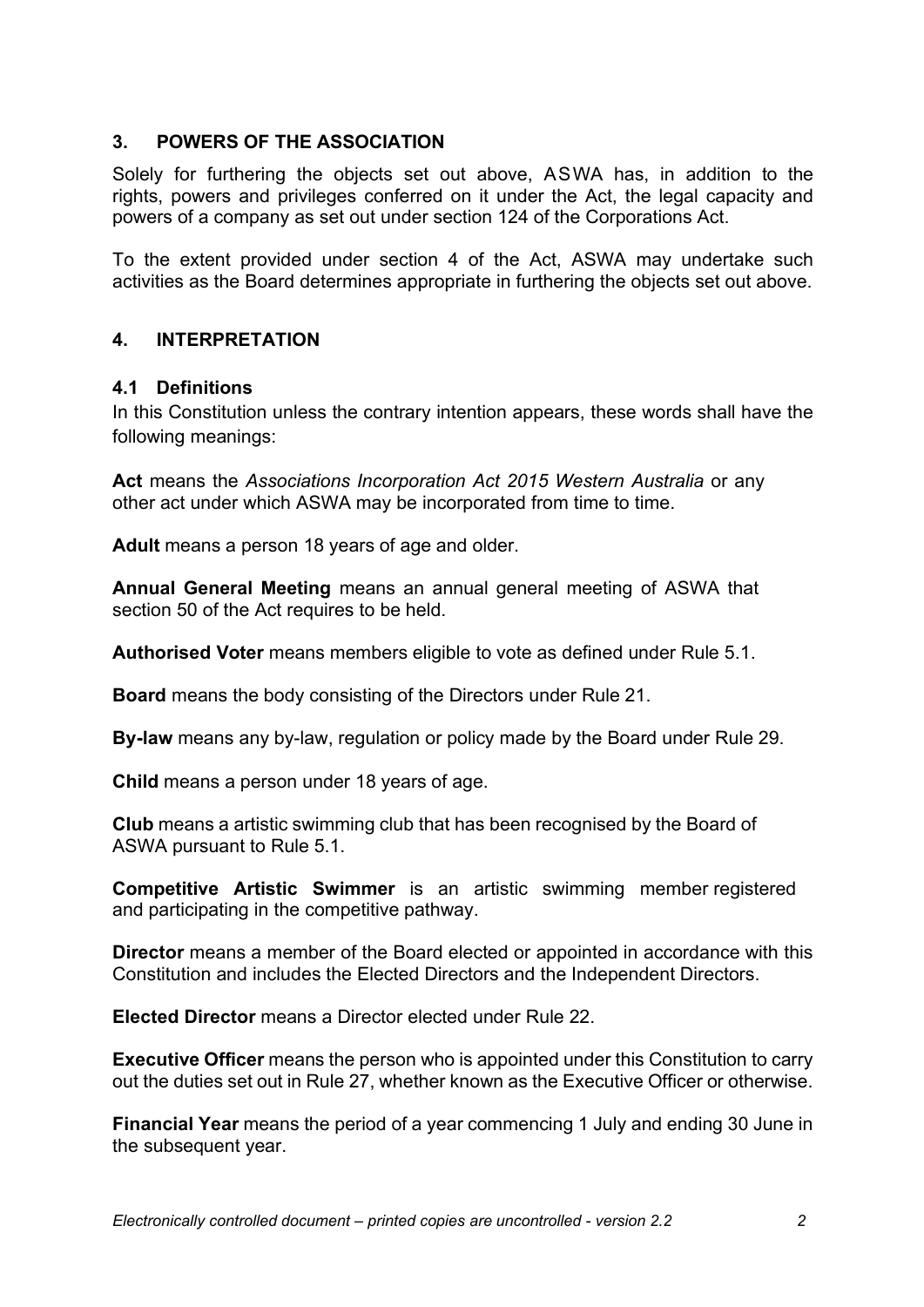**General Meeting** means the Annual General Meeting or any Special General Meeting.

**Independent Director** means a Director appointed under Rule 23.

**Intellectual Property** means all rights or goodwill subsisting in copyright, business names, names, trademarks (or signs), logos, designs, patents or service marks (whether registered or registrable) relating to ASWA or any event, competition or activity of or conducted, promoted or administered by ASWA.

**Life Member** means an individual upon whom Life Membership of ASWA has been conferred under Rule 5.1.

**Member** means a member for the time being of ASWA under Rule 5 of this Constitution.

**Recreational Artistic Swimmer** is an artistic swimming member registered and participating in a recreational program.

**Rule** means these rules of ASWA as in force for the time being.

**Special General Meeting** has the meaning in Rule 12.2.

**Special Resolution** has the same meaning as under section 51 of the Act.

**Artistic Swimming Australia or ASAI** means Artistic Swimming Australia Incorporated, being the national peak body for the sport of artistic swimming in Australia.

**Artistic Swimming Member** means a member of ASWA.

#### **4.2 Interpretation**

In this Constitution:

- (a) a reference to a function includes a reference to a power, authority and duty;
- (b) a reference to the exercise of a function includes, where the function is a power, authority or duty, a reference to the exercise of the power or authority of the performance of the duty;
- (c) words importing the singular include the plural and vice versa;
- (d) words importing any gender include the other genders;
- (e) references to persons include corporations and bodies politic;
- (f) references to a person include the legal personal representatives, successors and permitted assigns of that person;
- (g) a reference to a statute, ordinance, code or other law includes regulations and other statutory instruments under it and consolidations, amendments, reenactments or replacements of any of them (whether of the same or any legislative authority having jurisdiction); and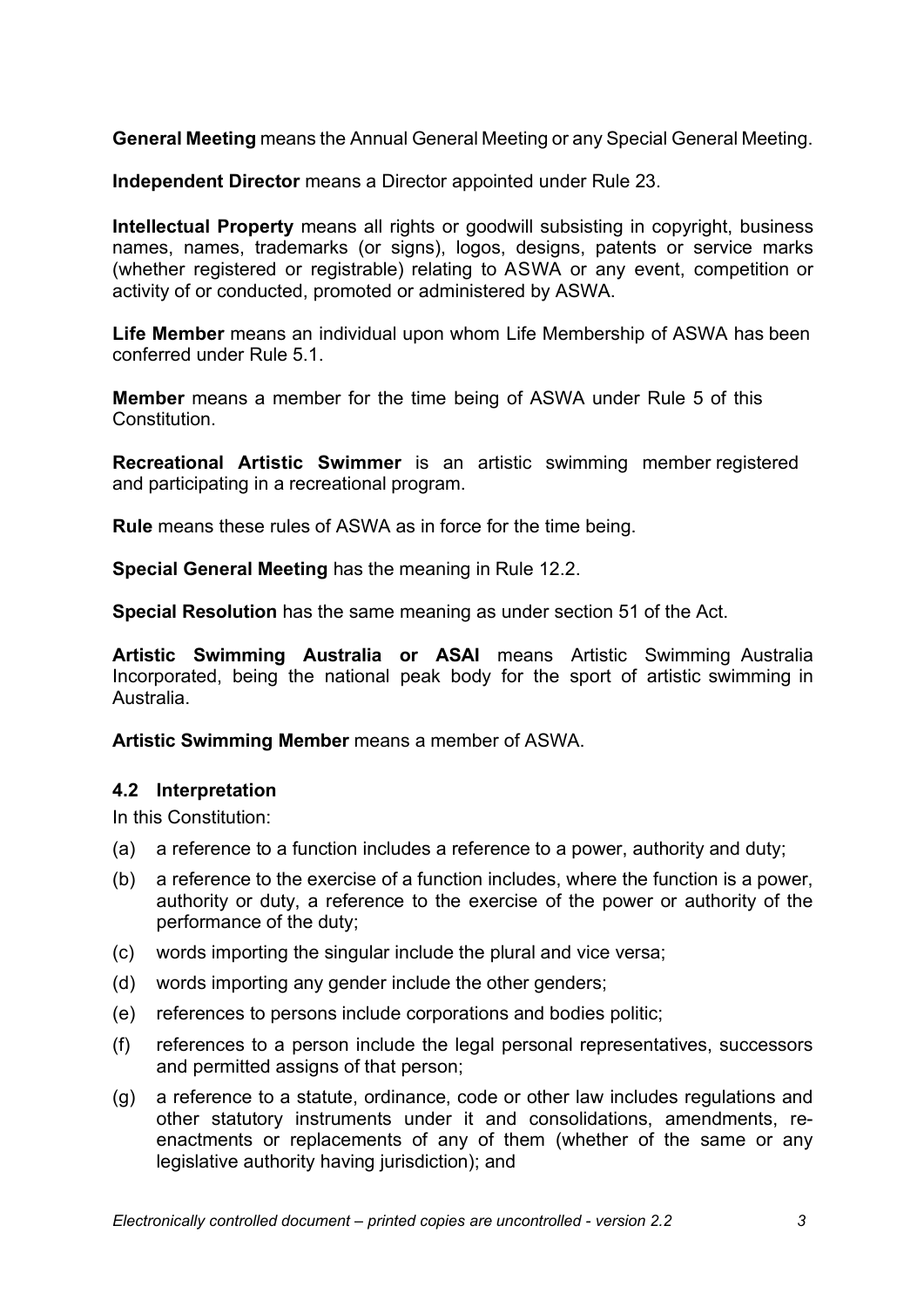(h) a reference to "writing" shall unless the contrary intention appears, be construed as including references to printing, lithography, photography and other modes of representing or reproducing words in a visible form, including messages sent by electronic means.

## **4.3 Severance**

If any provision of this Constitution or any phrase contained in them is invalid or unenforceable in any jurisdiction, the phrase or provision is to be read down for the purpose of that jurisdiction, if possible, so as to be valid and enforceable. If the rule or phrase cannot be so read down it shall be severed to the extent of the invalidity or unenforceability. Such severance shall not affect the remaining provisions of this Constitution or affect the validity or enforceability of any provision in any other jurisdiction.

## **4.4 Expressions in the Act**

Except where the contrary intention appears, in this Constitution, an expression that deals with a matter dealt with by a provision of the Act, has the same meaning as that provision of the Act.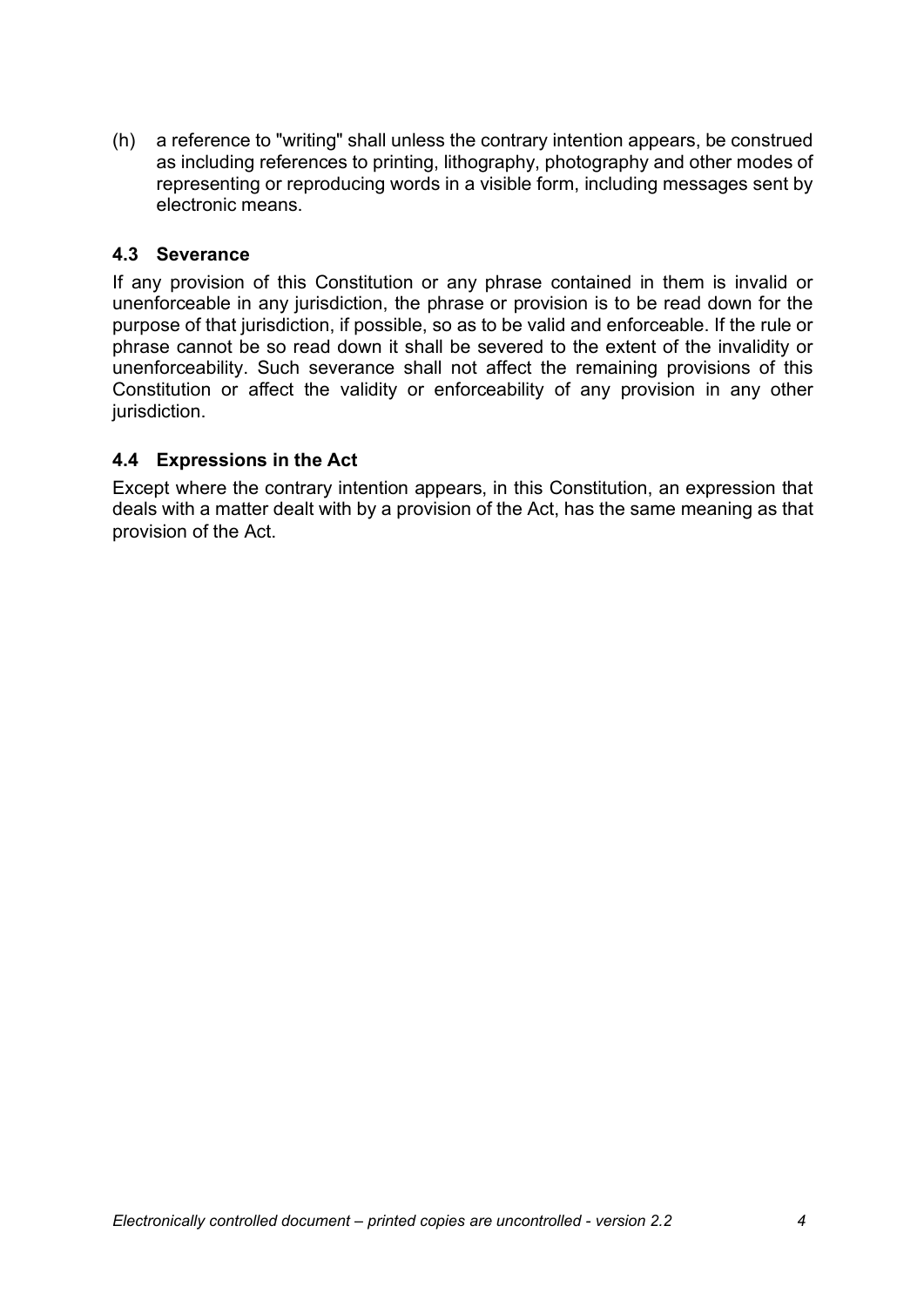## **5. MEMBERS**

#### **5.1 Category of Members**

The members of ASWA shall consist of:

- (a) Clubs, which subject to these Rules, may attend, debate and vote at General Meetings subject to), Rule 13.2 and Rule 18;
- (b) Artistic swimming members, who subject to these Rules, may attend, debate and vote at General Meetings subject to), Rule 13.2 and Rule 18;
- (c) Non-artistic swimming members, who subject to these Rules, may attend, debate and vote at General Meetings subject to), Rule 13.2 and Rule 18;
- (d) Life Members, who are appointed in accordance with the criteria and procedure set out from time to time, by the Board or in the By-laws who subject to these Rules, may attend, debate and vote at General Meetings subject to), Rule 13.2 and Rule 18;
- (e) Such new categories of members, created in accordance with Rule 5.2 below.

#### **5.1.1 Member Clubs**

Each Member Club shall:

- (a) be incorporated in Western Australia under the Act or similar legislation;
- (b) in order to be granted or retain membership, have a minimum number of registered members as set down by the Board from time to time in the By-laws;
- (c) elect or appoint a Delegate to represent the Member Club at General Meetings in accordance with this Constitution;
- (d) lodge with the Executive Officer its name, colours and logo or any change thereof. The name, colours and logo of each Member Club is subject to the approval of the Board;
- (e) within three (3) months after the close of the Financial Year provide ASWA, in a form acceptable to the Executive Officer, with a written declaration by a competent and independent person presenting an independent opinion on the Affiliates financial position for the preceding financial year, its annual report and any other associated documents as requested. The Board shall have the right at any time to investigate the financial affairs of any Member Club;
- (f) comply with a request from the Board to produce its records and membership books to enable the Board to ascertain whether all fees have been paid to ASWA for each member of the Member Club. A Member Club, whose contribution is in arrears, by a period set out in the By-laws, shall be liable to be struck off the roll of ASWA and shall not be reinstated until all arrears have been paid in full.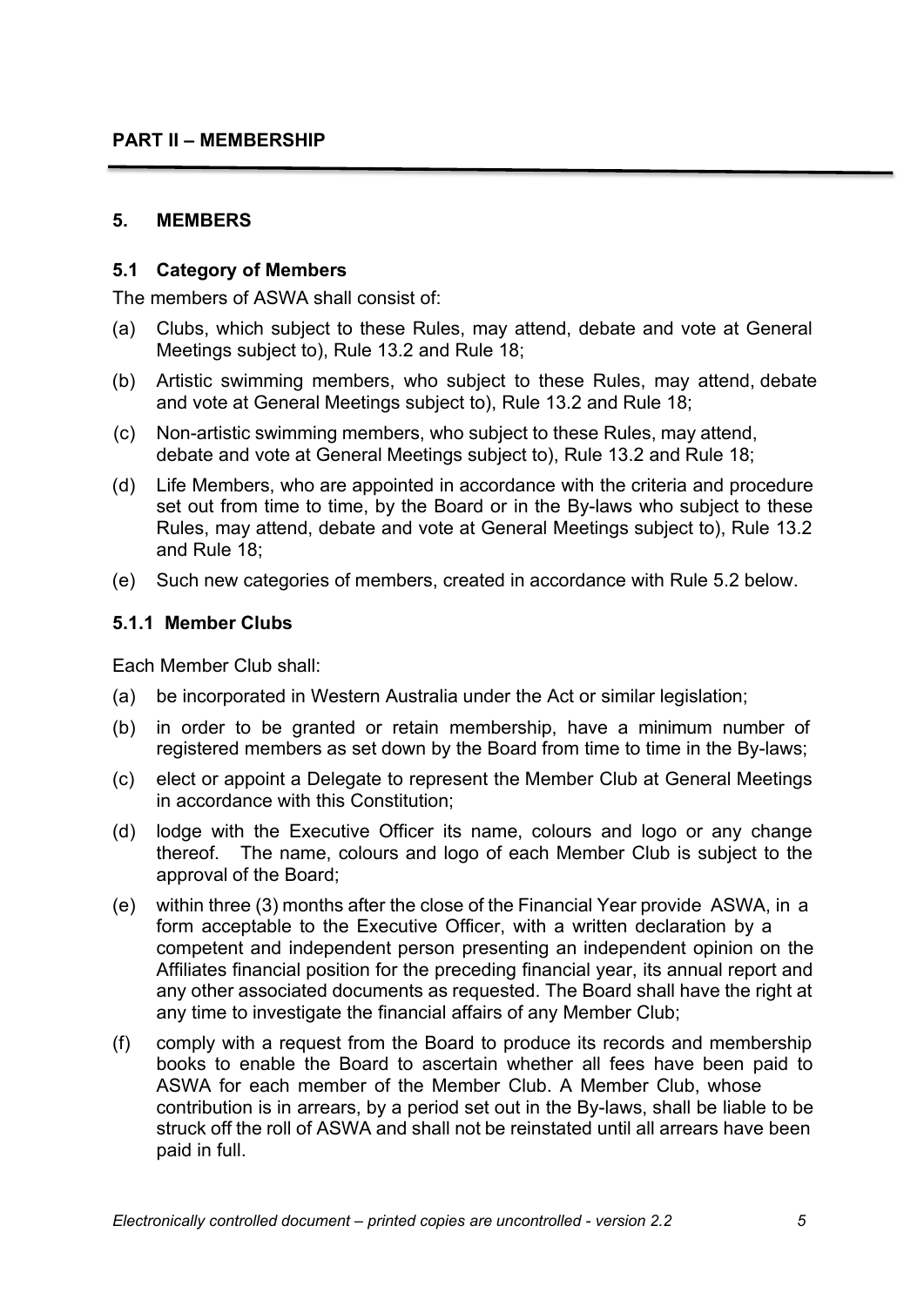## **5.1.1.1 Clubs Establishment Documents**

- 1. Each Member Club shall take all steps necessary to ensure its Constitution and the associated By-laws clearly reflect the objects of ASWA and are in a form acceptable to the Board.
- 2. Each Member Club shall ensure its documents are amended in conformity with future amendments made to this Constitution.
- 3. Member Clubs will have a transitional period, as determined by the Board, from the time of approval of this Constitution under the Act in which to amend their constitution in accordance with this Constitution, and for such time as their constitutions do not conform shall not be unduly penalised for such noncompliance, to the extent that such non-compliance is not wilful or calculated to cause harm or prejudice to ASWA.

## **5.1.2 Artistic Swimming Members**

To participate as an artistic swimmer in competitive or recreational artistic swimming organised by ASWA, a person must be an artistic swimming member.

All child Competitive and Recreational artistic swimmers must have a parent or guardian registered as a member.

## **5.1.3 Non-Artistic Swimming Members**

A person may apply to be a non-artistic swimming member if they:

- (a) are an artistic swimming coach, artistic swimming judge, artistic swimming administrator, parent or guardian of an artistic swimming member, or otherwise have a genuine interest in the sport of artistic swimming, in Western Australia; and
- (b) do not wish to participate as an artistic swimmer in recreational or competitive artistic swimming organised by ASWA.

## **5.1.4 Life Members**

- 1. Any member may nominate a person who has rendered distinguished or special service to the sport of artistic swimming at the State level, for Life Membership. The nomination must be on the prescribed form (if any) and must be submitted to the Executive Officer at least fourteen (14) days before the date set down for the Annual General Meeting.
- 2. The nomination for Life Member shall be considered at the Annual General Meeting. A resolution of the Annual General Meeting to confer Life Membership must be passed by Special Resolution. The vote on such resolution will be taken by secret ballot.
- 3. Conditions, obligations and privileges of Life Membership shall be as prescribed in the By-laws.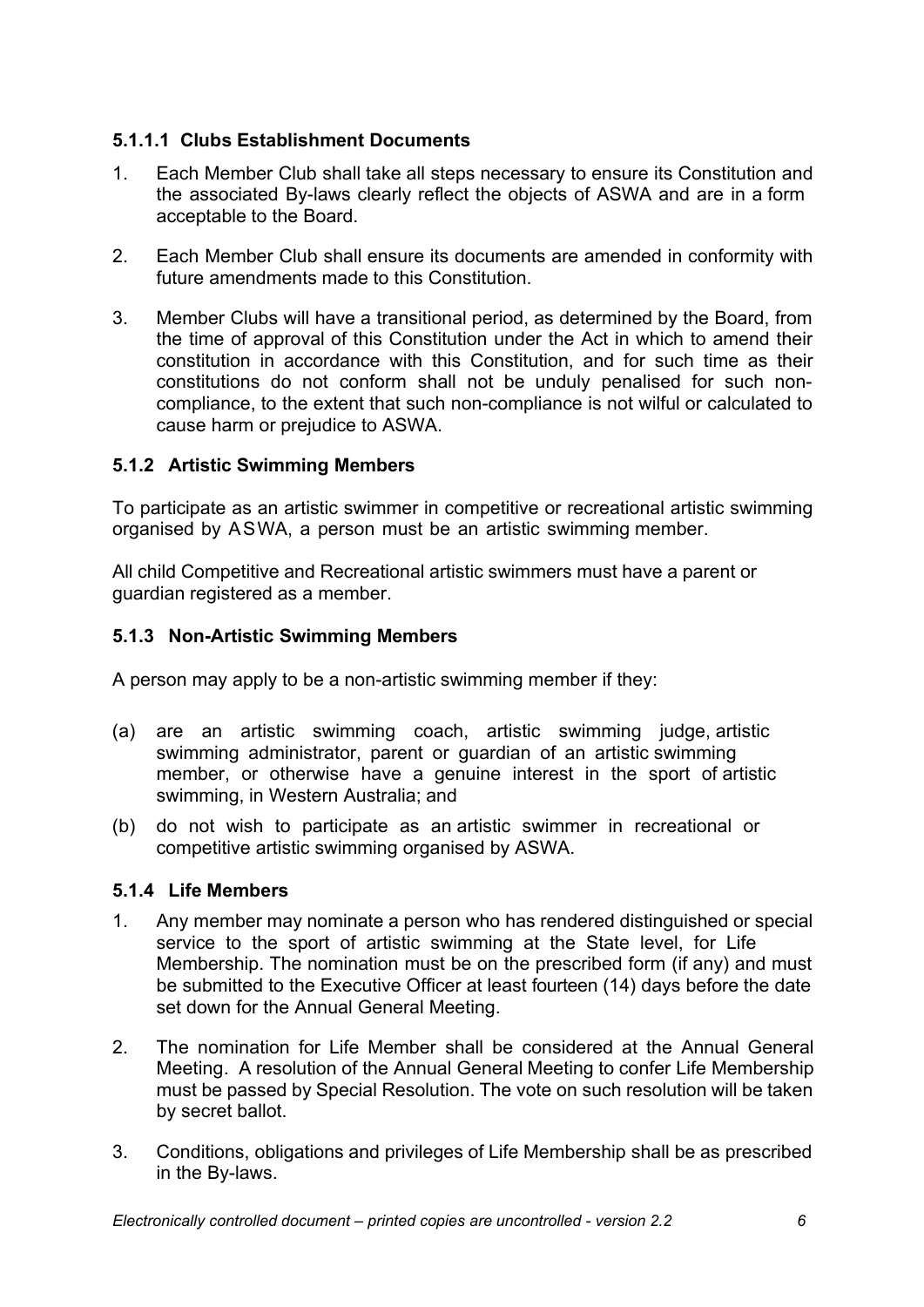## **5.2 Creation of New Categories**

The Board has the right and power from time to time to create new categories of membership with such rights, privileges and obligations as are determined applicable (other than voting rights), even if the effect of creating a new category is to alter rights, privileges or obligations of an existing category of members. No new category of membership may be granted voting rights.

#### **5.3 Register of Members**

Member Clubs will register their artistic swimming and non-artistic swimming members with ASWA in the categories set out in the By-laws, which may from time to time be added to or amended.

## **6. MEMBERSHIP**

#### **6.1 Application for Membership**

An application for membership by a club, individual or organisation (if applicable) must be:

- (a) in writing on the form prescribed in the By-laws and lodged with the Executive Officer for Board acceptance;
- (b) accompanied by the appropriate fee, if any.

#### **6.2 Discretion to Accept or Reject Application**

- 1. ASWA may accept or reject an application. If the application is rejected, upon request from the applicant, the reason for the rejection of the application shall be provided by the Board.
- 2. Where the applicant registers and pays their money due on the nominated online registration system, the application shall be deemed accepted and the applicant becomes a member. If any concern arises regarding the applicant, the Board shall be notified and shall review the status of the application and shall accept or reject the application. The Executive Officer shall amend the Register accordingly as soon as practicable.
- 3. Where ASWA rejects an application, ASWA shall refund any fees forwarded with the application and the application shall be deemed rejected by ASWA.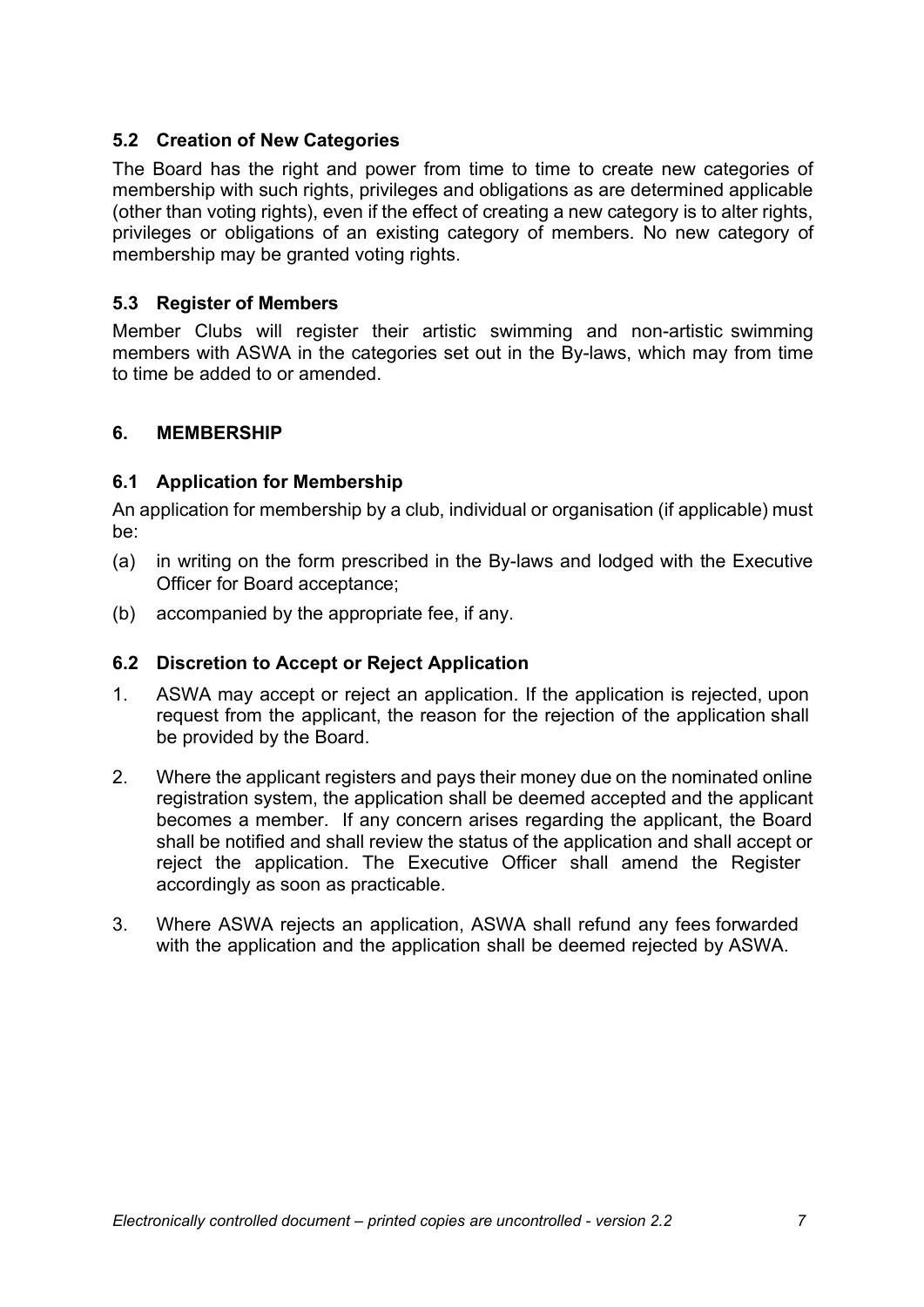## **6.3 Membership Renewal**

## **6.3.1 Member Clubs**

Member Clubs shall:

- (a) renew their membership with ASWA in accordance with the procedures applicable from time to time;
- (b) otherwise remain financial members of ASWA in accordance with the procedures applicable from time to time; and
- (c) pay the annual fees prescribed by ASWA from time to time.

## **6.3.2 Artistic Swimming and Non-Artistic Swimming Members**

Artistic swimming and non-artistic swimming members shall:

- (a) renew their membership with ASWA in accordance with the procedures applicable from time to time;
- (b) otherwise remain financial members of ASWA in accordance with the procedures applicable from time to time;
- (c) pay the annual fees as prescribed by ASWA from time to time.

## **7. SUBSCRIPTIONS AND FEES**

## **7.1 Member Fees**

The annual membership fees payable by Member Clubs (or any category of Members) to A S WA, the basis of, the time for and manner of payment shall be as determined by the Board from time to time and set out in the By-laws.

The Executive Officer is to notify members of the affiliation and membership fees for the following Financial Year prior to the 30th day of April each Financial Year.

## **7.1.1 Member Clubs**

Each Member Club shall in each financial year pay to ASWA, membership fees being:

- i. an affiliation fee; and
- ii. a capitation fee for each of its artistic swimming and non-artistic swimming Members, which will include the ASAI capitation fee and Insurances.

Membership fees shall be paid to ASWA prior to a Member Club registering any Individual Members.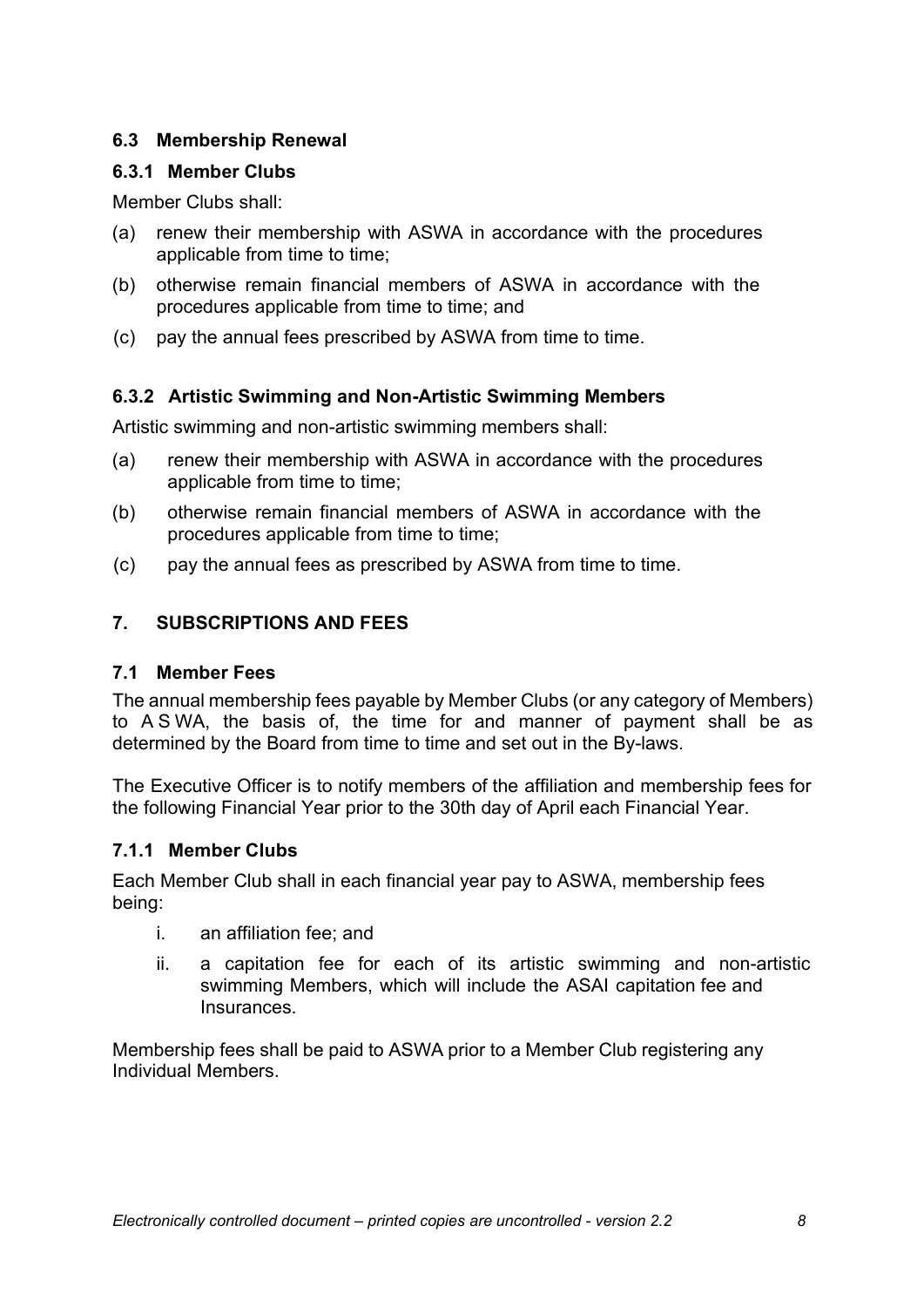## **7.2 Monies Due and Payable**

Any member which or who has not paid all monies due and payable by that member to A S WA shall (subject to the Board's discretion) have all rights under this Constitution immediately suspended from the expiry of the time prescribed for payment of those monies. Such rights will be suspended until the monies are fully paid or otherwise in the Board's discretion. In the meantime, the member shall have no automatic right to resign from ASWA, and shall be dealt with in the Board's discretion, which includes the right to expel, suspend, disqualify, fine, discipline or retain that member as a member, or impose such other conditions or requirements as the Board considers appropriate.

## **8. REGISTER OF MEMBERS**

## **8.1 Executive Officer to Keep Register**

The Executive Officer shall keep and maintain a Register of members in which shall be entered such information as is required under the Act from time to time.

## **8.2 Inspection of Register**

The Register shall be kept at the principal place of administration of ASWA. An extract of the Register shall be available for inspection by a member, upon reasonable request and in accordance with provisions of the Act. The member may make a copy of, or take an extract from the Register but shall have no right to remove the Register for that purpose.

ASWA may also require the member to provide a statutory declaration setting out the purpose for which the copy or extract is required and declaring that the purpose relates to the affairs of the Association.

## **8.3 Use of the Register**

The Register may be used by ASWA to further the purposes of ASWA, as the Board considers appropriate.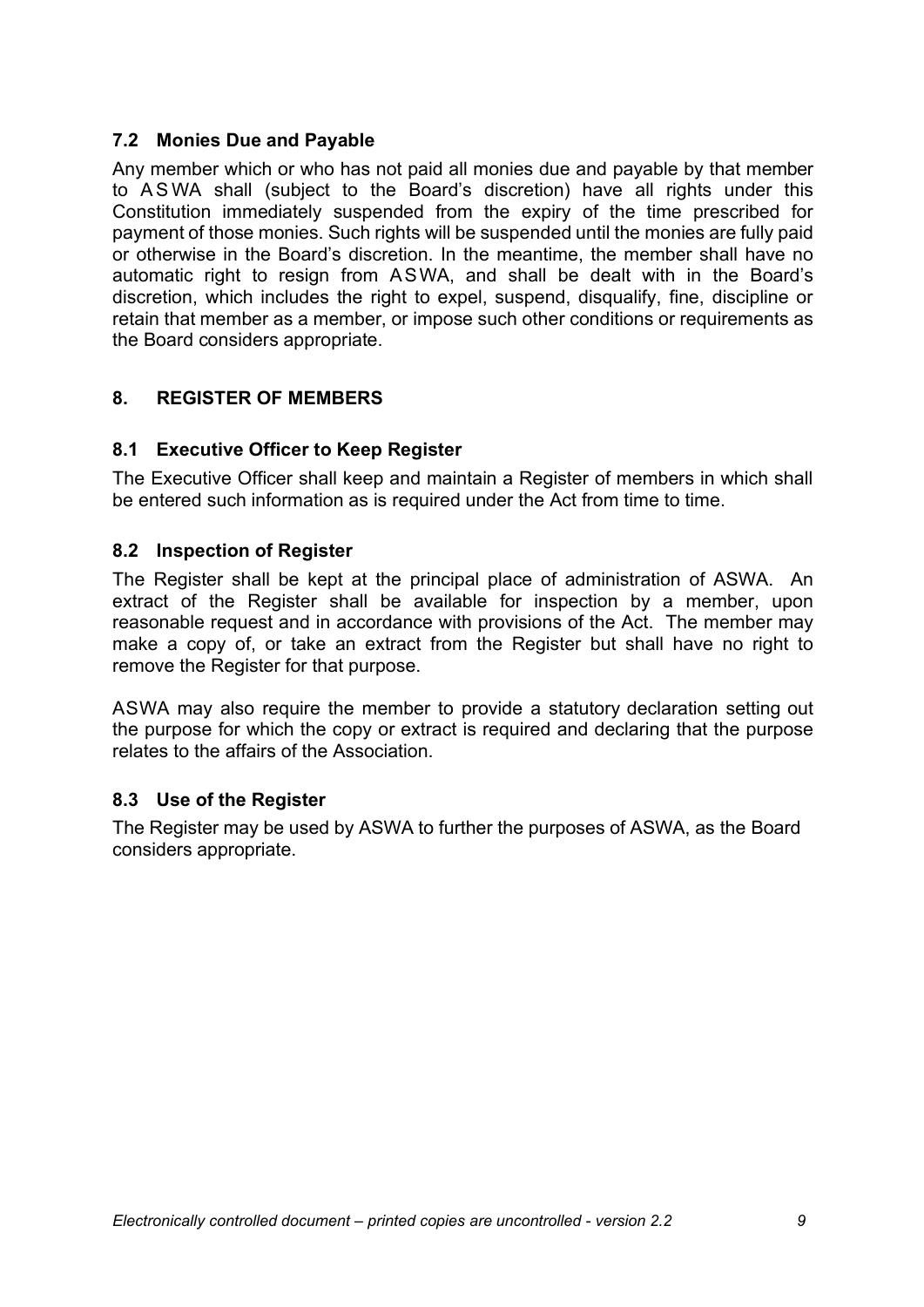## **9. EFFECT OF MEMBERSHIP**

#### **9.1 Binding on Member**

Members acknowledge and agree that:

- (a) this Constitution constitutes a contract between each of them and ASWA and that they are bound by this Constitution and the By-laws as amended;
- (b) by submitting to this Constitution and the By-laws they are subject to the jurisdiction of ASWA:
- (c) this Constitution is made in pursuit of a common object, namely the mutual and collective benefit of ASWA, the members and the sport of artistic swimming and its related disciplines;
- (d) they are entitled to all benefits, advantages, privileges and services of ASWA membership.

## **9.2 Effect of Members**

It is a condition that each member shall agree:

- (a) to act in good faith and loyalty to each other to ensure the maintenance and enhancement of the sport of artistic swimming or its related disciplines, standards, quality and reputation for the collective and mutual benefit of the members and the sport of artistic swimming;
- (b) not to do or permit to be done, any act or thing which might adversely affect or derogate from the standards, quality and reputation of artistic swimming or its related disciplines;
- (c) to make full and proper disclosure to each other of all matters of importance to ASWA and the sport of artistic swimming or its related disciplines;
- (d) not to acquire a private advantage at the expense of ASWA or any other Association or the sport of artistic swimming or its related disciplines; and
- (e) to act for and on behalf of the interests of the sport of artistic swimming or its related disciplines, ASWA and the members.

## **9.3 Membership Entitlements Not Transferable**

A right, privilege or obligation, which a Member has by reason of being a member of ASWA:

- (a) is not capable of being transferred or transmitted; and
- (b) ceases upon termination of membership.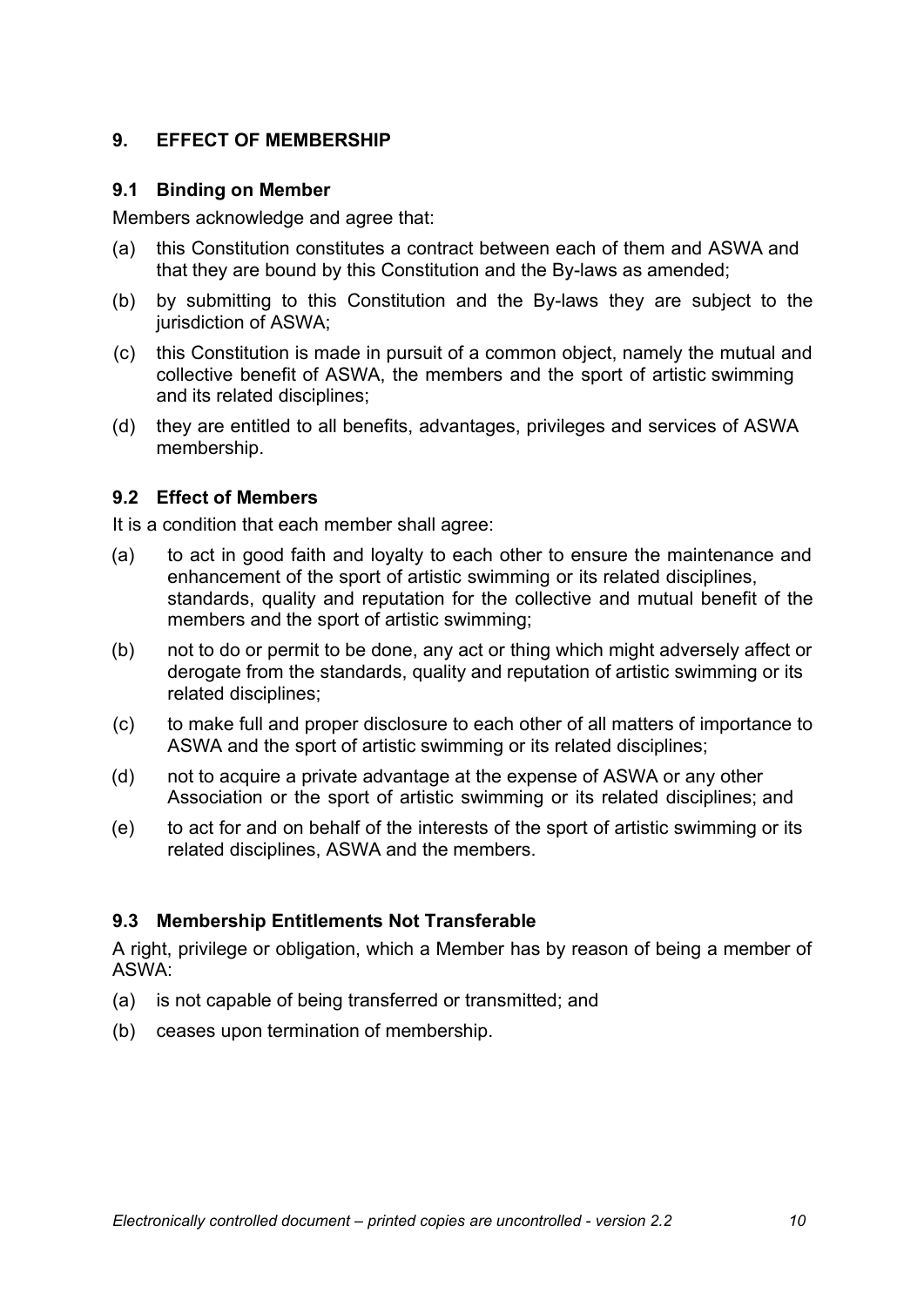## **10. DISCONTINUANCE OF MEMBERSHIP**

#### **10.1 Notice of Resignation**

Subject to this Constitution any member which has paid all monies due and payable to ASWA and has no other liability (contingent or otherwise) to ASWA may resign from ASWA by giving one (1) months' notice in writing to ASWA of such intention to withdraw or resign and upon the expiration of that period of notice, the member shall cease to be a member. A Life Member who has paid all monies due (as applicable) and payable to A S WA may resign by notice in writing with immediate effect.

#### **10.2 Expiration of Notice Period**

Subject to Rule 10.6 upon the expiration of any notice period applicable under Rule 10.1 an entry, recording the date on which the member who or which gave notice ceased to be a member shall be recorded in the Register.

## **10.3 Forfeiture of Rights**

A member who or which ceases to be a member, for whatever reason, shall forfeit all right in and claim upon ASWA and its property including Intellectual Property. Any ASWA documents, records or other property in the possession, custody or control of that member shall be returned to ASWA immediately.

#### **10.4 Delegate Position Lapses**

The position of Delegate shall lapse immediately on cessation of membership of the Member Club or Affiliate.

#### **10.5 Membership May Be Reinstated**

Membership which has lapsed, been withdrawn or terminated under this Constitution may be reinstated at the discretion of the Board, on application in accordance with this Constitution and otherwise on such conditions as it sees fit.

#### **10.6 When Membership Ceases**

A person ceases to be a member when any of the following takes place:

- (a) the individual dies;
- (b) the person resigns from ASWA under Rule 10.1; or
- (c) the person is expelled from ASWA under Rule 7.2.

The Register of members shall be updated accordingly by the Executive Officer as soon as practicable.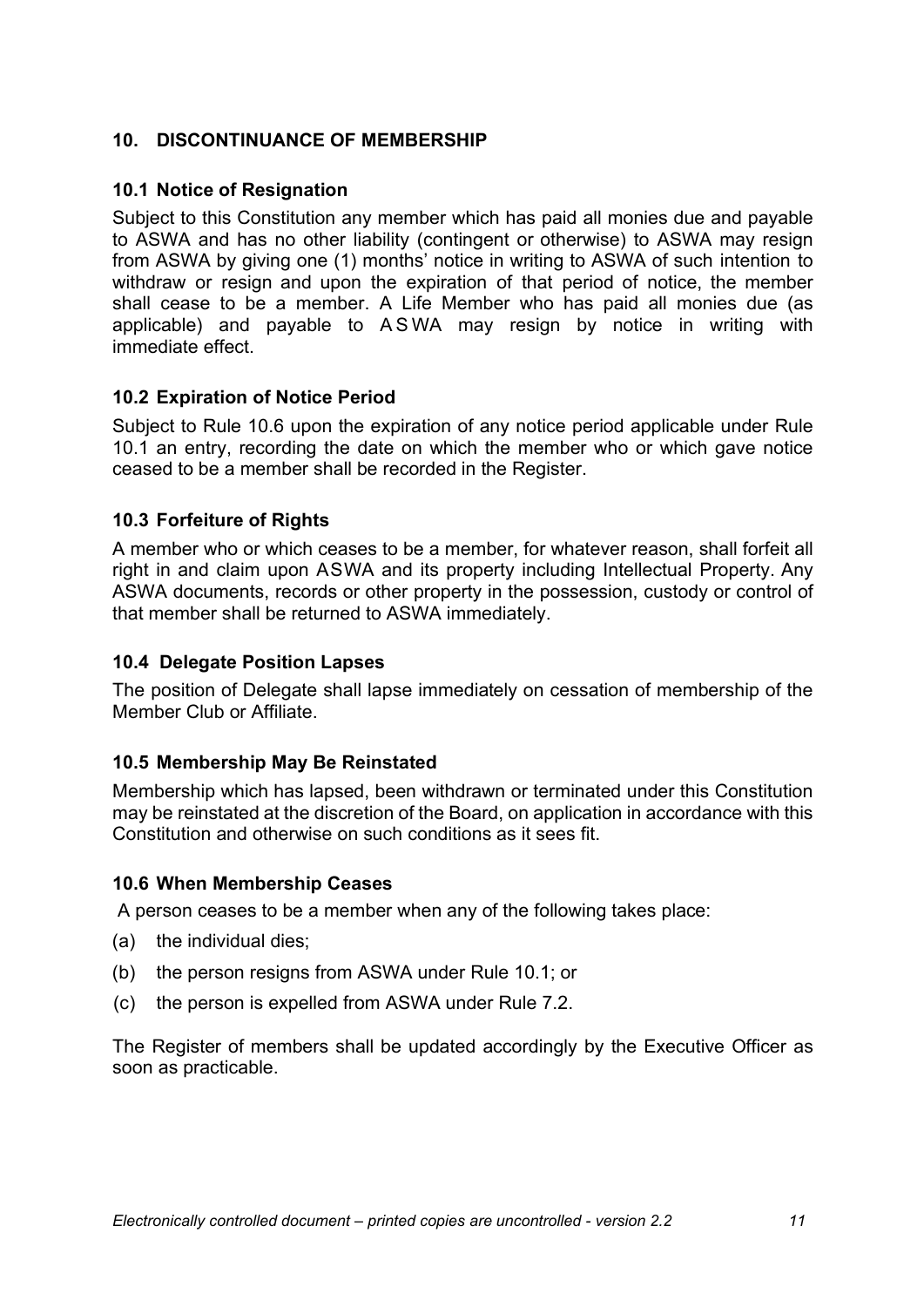## **11. DISCIPLINE OF MEMBERS**

#### **11.1 Disciplinary Action**

Where the Board is advised or considers that a member has allegedly:

- (i) breached, failed, refused or neglected to comply with a provision of this Constitution, the By-laws or any resolution or determination of the Board or any duly authorised committee; or
- (ii) acted in a manner unbecoming of a member or prejudicial to the objects and interests of ASWA and/or artistic swimming sport and recreation; or
- (iii) brought ASWA or artistic swimming sport and recreation or related disciplines into disrepute;

the Board may commence or cause to be commenced disciplinary proceedings against that member, and that member will be subject to, and submits unreservedly to the jurisdiction, procedures, penalties and appeal mechanisms (if any) of ASWA set out in the By-laws.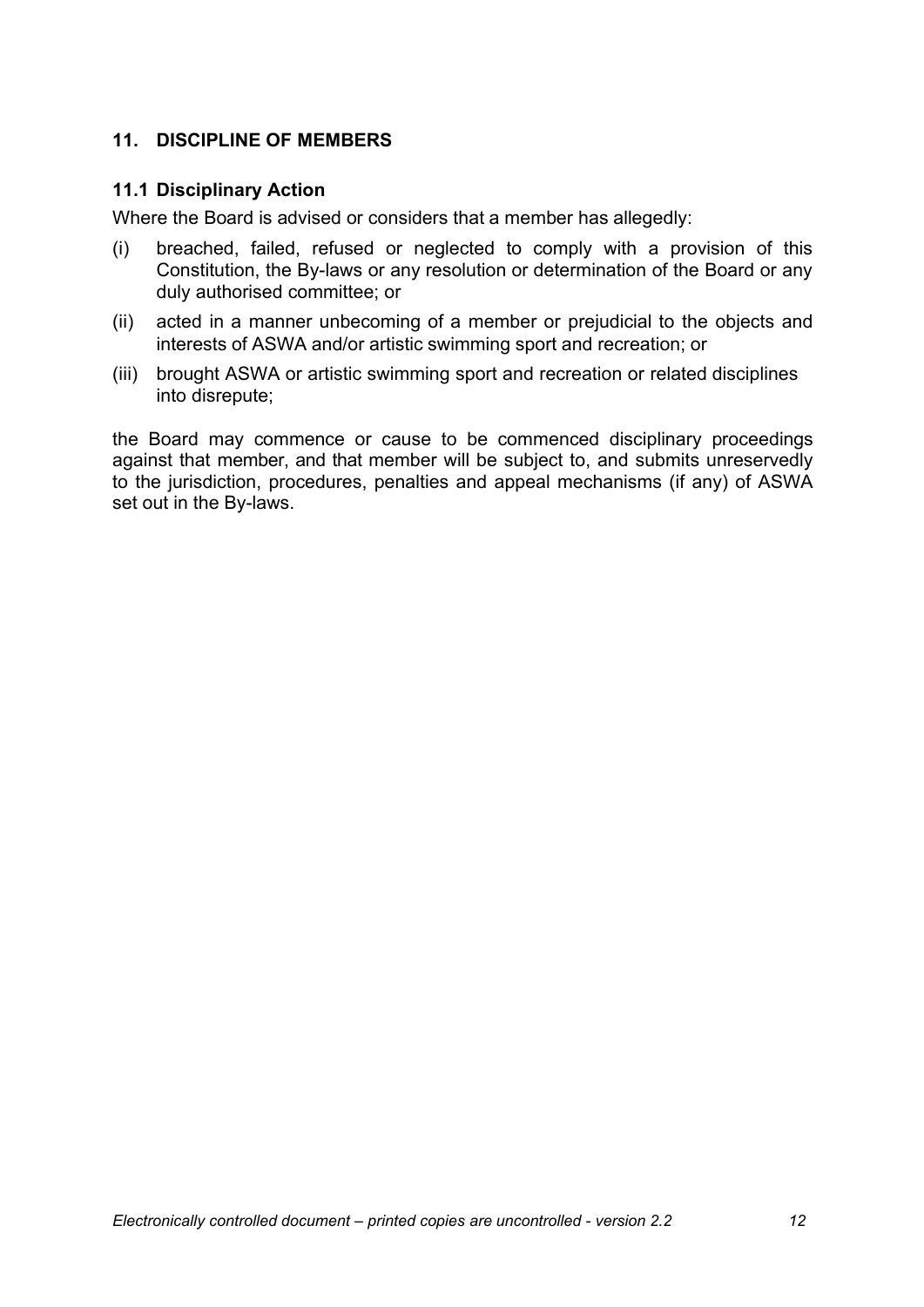## **PART III - GENERAL MEETINGS**

#### **12. GENERAL MEETINGS**

#### **12.1 Annual General Meeting**

An Annual General Meeting of ASWA shall be held in accordance with the provisions of the Act and this Constitution and on a date and at a venue to be determined by the Board.

#### **12.2 General Meetings**

All General Meetings other than the Annual General Meeting shall be Special General Meetings and shall be held in accordance with this Constitution.

#### **13. NOTICE OF GENERAL MEETING**

#### **13.1 Notice of General Meetings**

- 1. Notice of every General Meeting shall be given to members of the Board, and members in writing at the address appearing in the Register kept by ASWA. No other person shall be entitled as of right to receive notices of General Meetings.
- 2. Notice of a General Meeting shall be given at least fourteen (14) days prior to the General Meeting and shall specify the place and day and hour of the General Meeting.
- 3. The agenda for General Meetings stating the business to be transacted at the General Meeting shall be given at least seven (7) days prior to the General Meeting, together with any notice of motion received from members.

#### **13.2 Entitlement to Attend General Meeting**

Notwithstanding any other Rule, no member shall be represented at, or take part in a General Meeting, unless all monies (set in accordance with Rule 7) then due and payable to ASWA are paid.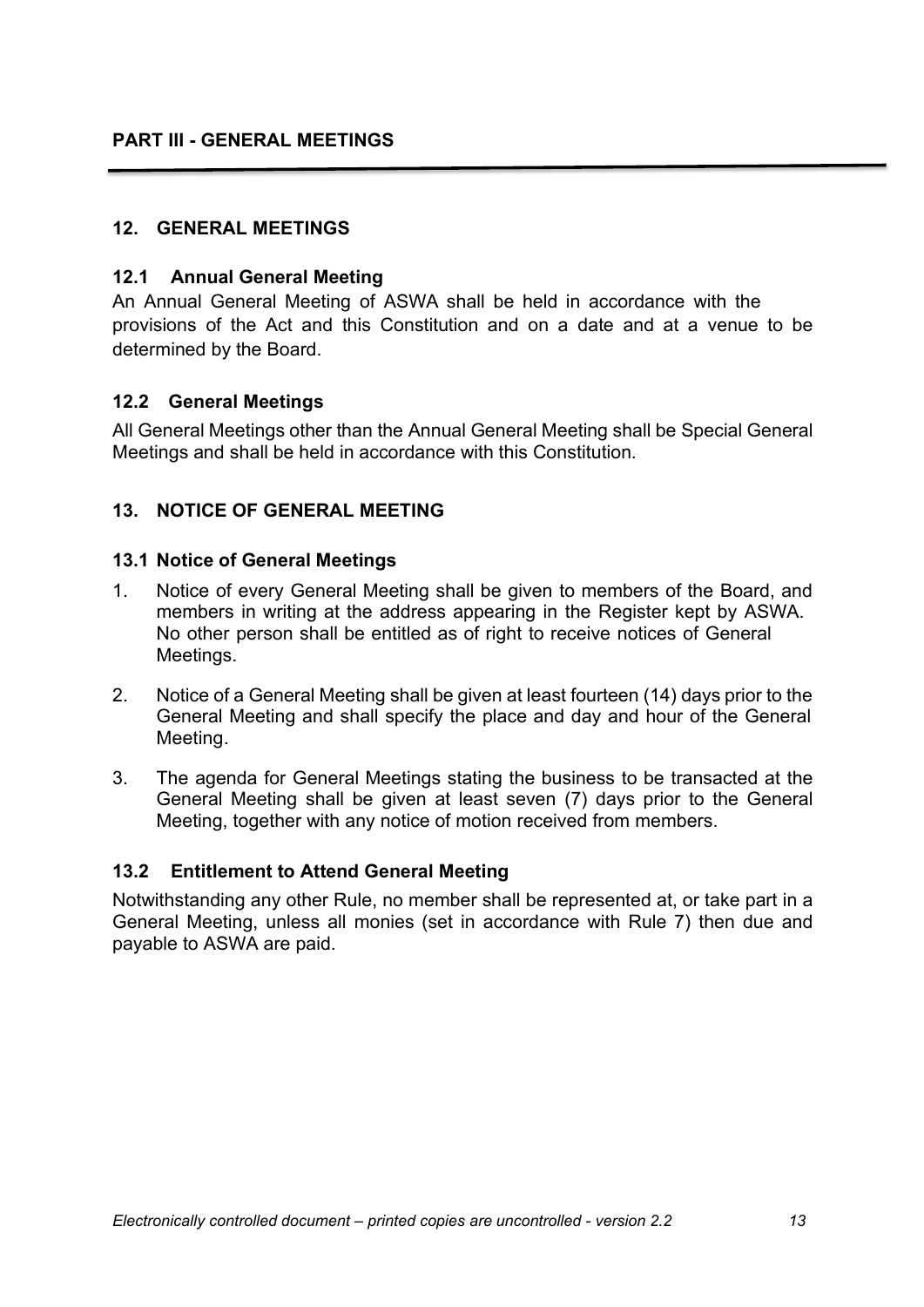## **14. BUSINESS**

## **14.1 Business of General Meetings**

- 1. The business to be transacted at the Annual General Meeting includes the consideration of accounts, reports of the Board (including in relation to the activities of ASWA during the last preceding Financial Year) and auditors and the election of Directors and Life Members.
- 2. All business that is transacted at a General Meeting, and all that is transacted at the Annual General Meeting, except for those matters set out in Rule 14.1(1) shall be special business. "Special business" is business of which a notice of motion has been submitted in accordance with Rule 15.

## **14.2 Business Transacted**

No business other than that stated on the notice shall be transacted at that meeting.

## **15. NOTICES OF MOTION**

All notices of motion for inclusion as special business at a General Meeting must be submitted in writing (in the required form) to the Executive Officer not less than ten (10) days (excluding receiving date and meeting date) prior to the General Meeting.

## **16. SPECIAL GENERAL MEETINGS**

#### **16.1 Special General Meetings**

The Board may, whenever it thinks fit, convene a Special General Meeting of ASWA and, where, but for this Rule more than 15 months would elapse between Annual General Meetings, shall convene a Special General Meeting before the expiration of that period.

#### **16.2 Requisition of Special General Meetings**

- 1. The Board shall convene a Special General Meeting upon requisition in writing of the lesser of 10 voting members or 20% of the voting members.
- 2. The requisition for a Special General Meeting shall state the object(s) of the meeting, shall be signed by the members making the requisition and be sent to ASWA. The requisition may consist of several documents in a like form, each signed by one (1) or more of the members making the requisition.
- 3. If the Board does not cause a Special General Meeting to be held within 28 days after the date on which the requisition is sent to ASWA, the members making the requisition, or any of them, may convene a Special General Meeting to be held not later than 3 months after that date.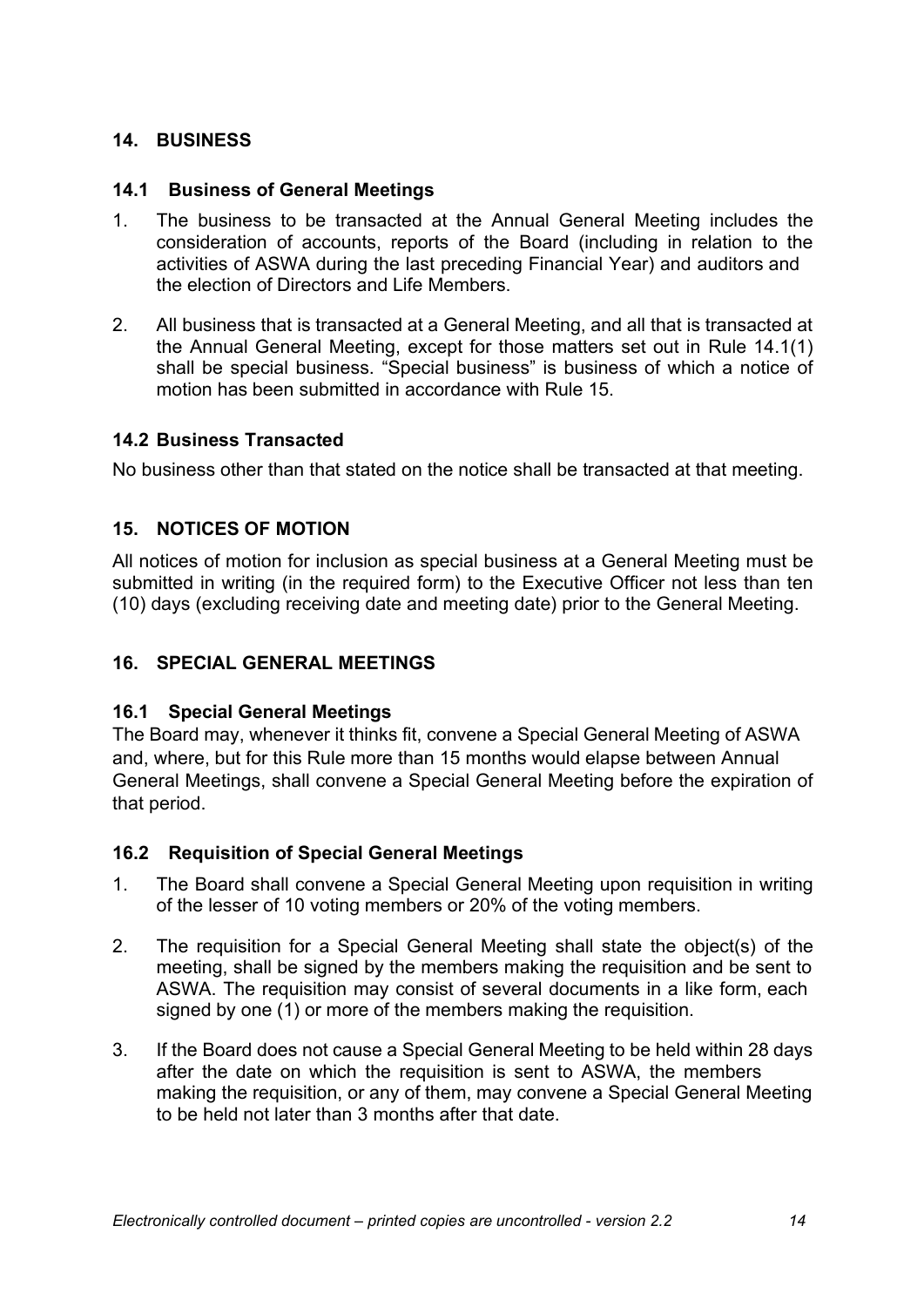4. A Special General Meeting convened by members under this Constitution shall be convened in the same manner, or as nearly as possible as that, in which meetings are convened by the Board.

## **17. PROCEEDINGS AT GENERAL MEETINGS**

#### **17.1 Quorum**

No business shall be transacted at any General Meeting unless a quorum is present at the time when the meeting proceeds to business. A quorum for General Meetings of A S WA shall be the lessor of 10 voting members or 20% of the voting membership.

#### **17.2 Chair of Board Preside**

The Chair of the Board shall, subject to this Constitution, preside as Chair at every General Meeting. If the Chair is not present, or is unwilling or unable to preside, the Directors shall choose one of their number present who shall, subject to this Constitution, preside as Chair for that meeting only.

#### **17.3 Adjournment of Meeting**

- (a) If within half an hour from the time appointed for the General Meeting a quorum is not present the meeting shall be adjourned to such other day and at such other time and place as the Chair may determine. If at the adjourned meeting a quorum is not present within half an hour from the time appointed for the meeting the meeting will lapse.
- (b) The Chair may, with the consent of any General Meeting at which a quorum is present, and shall, if so directed by the meeting, adjourn the meeting from time to time and from place to place but no business shall be transacted at any adjourned meeting other than the business left unfinished at the meeting from which the adjournment took place.
- (c) When a General Meeting is adjourned for 30 days or more, notice of the adjourned meeting shall be given as in the case of an original meeting.
- (d) Except as provided in Rule 17.3(c) it shall not be necessary to give any notice of an adjournment or the business to be transacted at any adjourned meeting.

#### **17.4 Voting Procedure**

At any General Meeting, a resolution put to the vote of the meeting shall be decided on a show of hands, unless a poll is (before or on the declaration of the result of the show of hands) demanded:

- (a) by the Chair; or
- (b) by the majority of authorised voters present.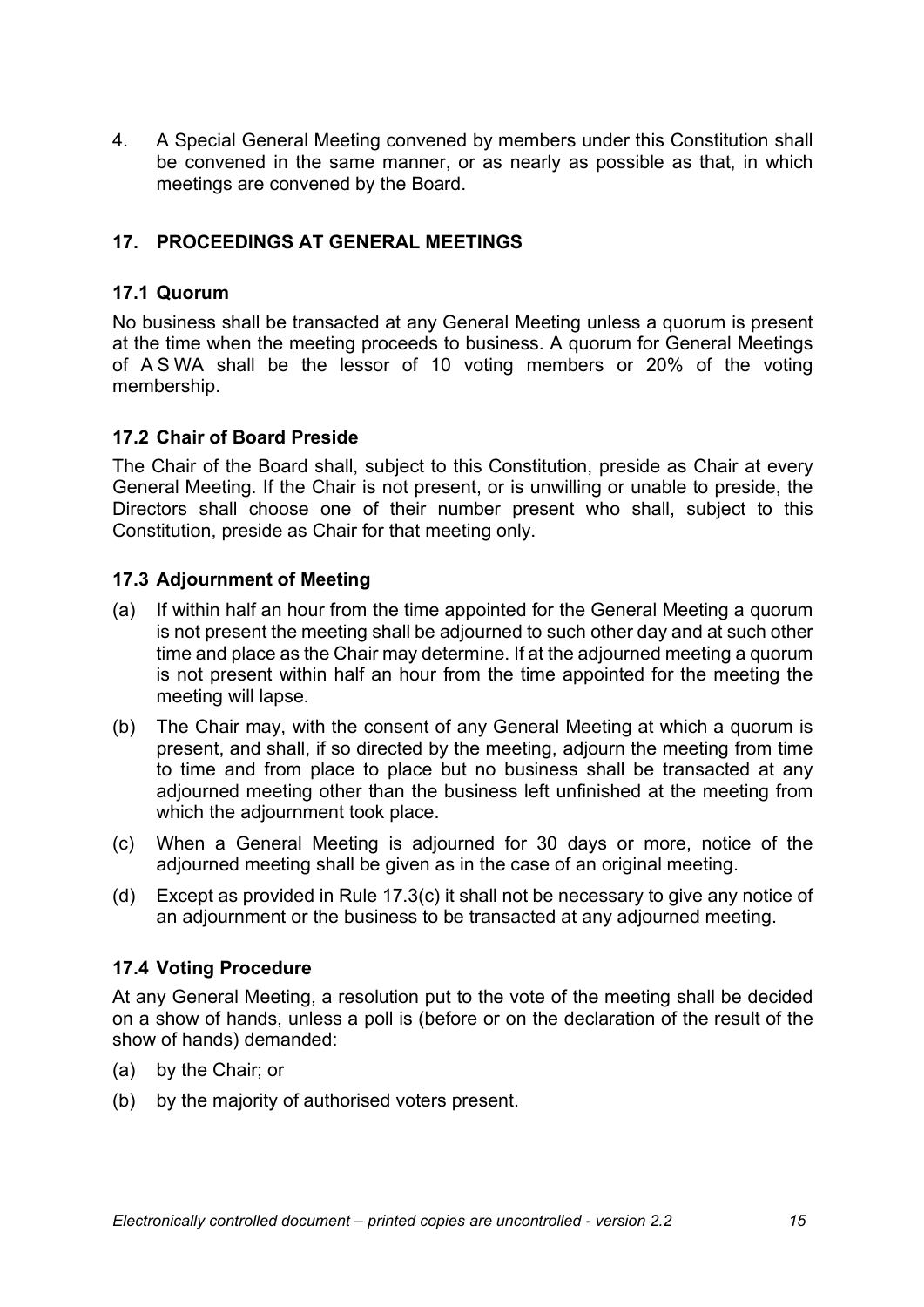## **17.5 Recording of Determinations**

Unless a poll is demanded under Rule 17.4, a declaration by the Chair that a resolution has, on a show of hands been carried or carried unanimously or by a particular majority or lost and an entry to that effect in the book containing the minutes of the proceedings of ASWA shall be conclusive evidence of the fact without proof of the number of the votes recorded in favour of or against the resolution.

## **17.6 Where Poll Demanded**

If a poll is duly demanded under Rule 17.4 it shall be taken in such manner and either at once or after an interval or adjournment or otherwise as the Chair directs and the result of the poll shall be the resolution of the meeting at which the poll was demanded.

#### **17.7 Resolutions at General Meetings**

Except where a Special Resolution is required, all resolutions at General Meetings shall be determined by the majority of votes (as set out in Rule 18).

## **17.8 Special Resolution**

Special Resolutions means a Resolution passed:

- a) at a General Meeting of which 14 days' notice, accompanied by notice of intention to propose a resolution as a special resolution, has been given to each member entitled to attend the General Meeting in accordance with this Constitution; and
- b) by at least three quarters of votes of those members who, being entitled to vote, vote in person at the meeting.

#### **17.9 Minutes**

- 1. The Executive Officer shall keep minutes of the resolutions and proceedings of each General Meeting together with a record of the names of persons present at all meetings.
- 2. Any member, on giving reasonable notice to the Executive Officer, may inspect the minutes of any General Meeting.

#### **18. VOTING AT GENERAL MEETINGS**

- 1. Subject to this Constitution, each artistic swimming member, non-artistic swimming member, Life Member and Club shall be entitled to one (1) vote at General Meetings.
- 2. Child artistic swimming members are not permitted to vote at General Meetings.
- 3. All votes shall be given personally or by means as provided in Rule 19.2.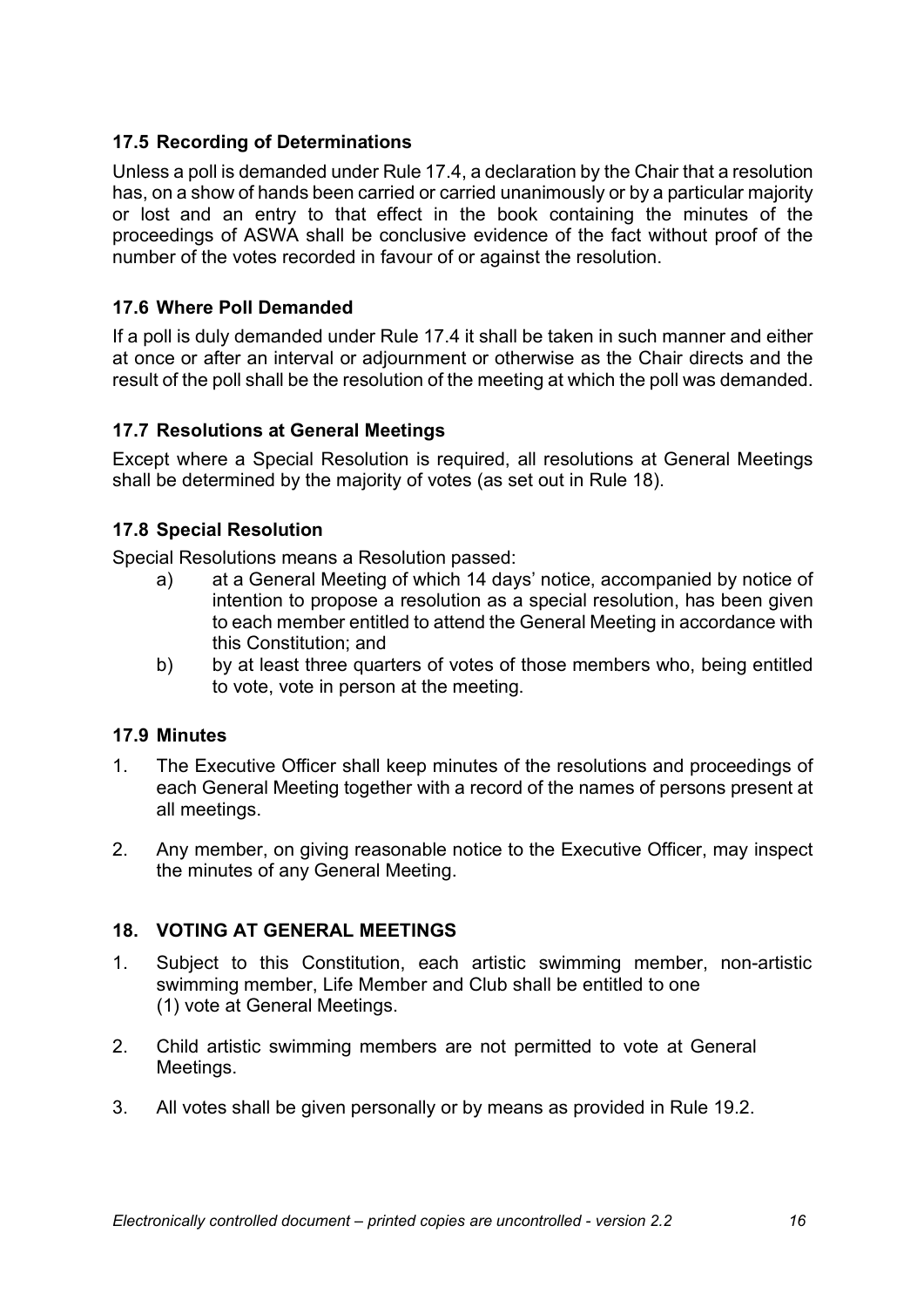## **19. PROXY AND POSTAL VOTING**

#### **19.1 Proxy Voting Not Permitted**

Proxy voting shall not be permitted at General Meetings.

## **19.2 Postal Ballot**

- 1. Should an issue arise between General Meetings which requires a decision or ratification by members, the Board may call a postal vote in such manner as it considers necessary.
- 2. Any such mail vote shall be in accordance with the following procedure:
	- (a) The Executive Officer shall, upon receipt of the directive as aforesaid, as soon as practicable, dispatch a copy of the proposed resolution to each member entitled to vote.
	- (b) Such dispatch shall be, at the discretion of the Chair, either by post or by electronic mail and shall be accompanied by a notice stating the date on which the voting shall close and indicating whether voting is by post or electronic mail.
	- (c) The dispatch of the proposed resolution and notice shall be deemed to have been received by each member entitled to vote;
		- in the case of dispatch by post four (4) business days after posting;
		- $\bullet$  in the case of dispatch by electronic mail on successful delivery to the entities nominated electronic mail address.
	- (d) All votes shall be received by the Executive Officer in the case of:
		- mail votes within fourteen (14) days of dispatch of the proposed motion and notice, unless otherwise advised;
		- electronic mail- (including facsimile and e-mail) no later than midday on the normal working day preceding the meeting.
- 3. Upon the close and counting of voting, the Executive Officer shall examine the votes as tallied and advise each member entitled to vote the result of the voting so received.
- 4. A vote on any proposed motion captured by authenticated electronic voting system/s via an independent registered organisation, convening an authorised election on behalf of ASWA, shall be valid and binding in all respects.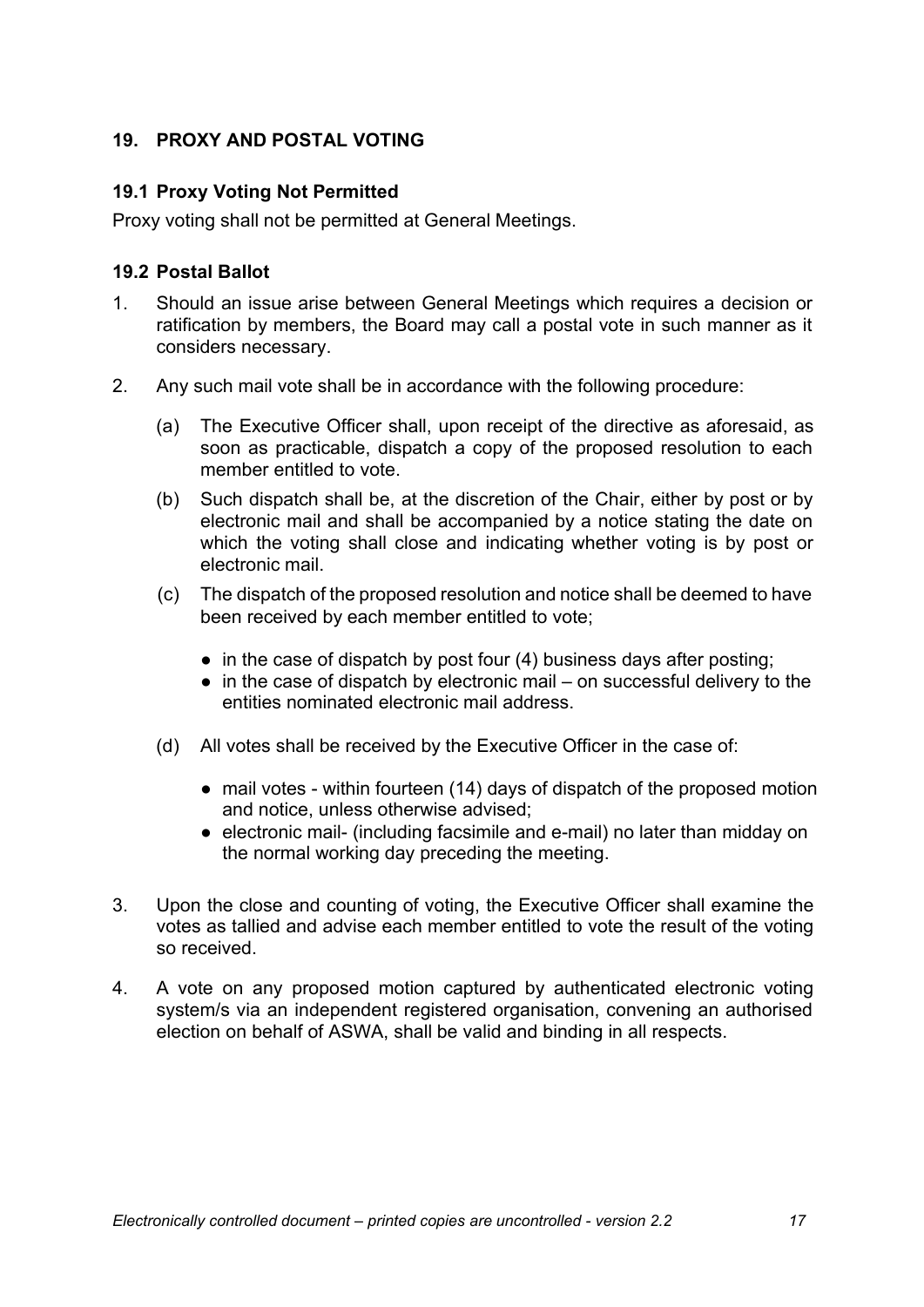#### **20. POWERS OF THE BOARD**

The Board, subject to the Act of this Constitution, shall have full power, jurisdiction and authority to do all things necessary to carry out the business, the affairs and the objects of ASWA.

## **21. COMPOSITION OF THE BOARD**

#### **21.1 Board Composition**

The Board shall comprise:

- (a) the Chairperson elected in accordance with Rule 21.2;
- (b) four (4) Elected Directors elected in accordance with Rule 22;
- (c) minimum of two (2) Independent Directors, and up to three (3) that shall be appointed in accordance with Rule 23.

#### **21.2 Election of the Chairperson**

- 1. The Chairperson shall be elected by the Board.
- 2. The Chairperson shall be one of the four (4) Elected Directors of the Board.
- 3. The Chairperson shall hold a three-year term in accordance with Rule 24.3.

#### **21.3 Chair of Board**

The Chairperson shall preside at every meeting of the Board. If the Chairperson is not present, or is unwilling or unable to preside, the Directors shall choose one of their number present to preside as Chair for that meeting only. Where the Chairperson is granted a leave of absence by the Board a single Chair may be appointed for the duration of the absence.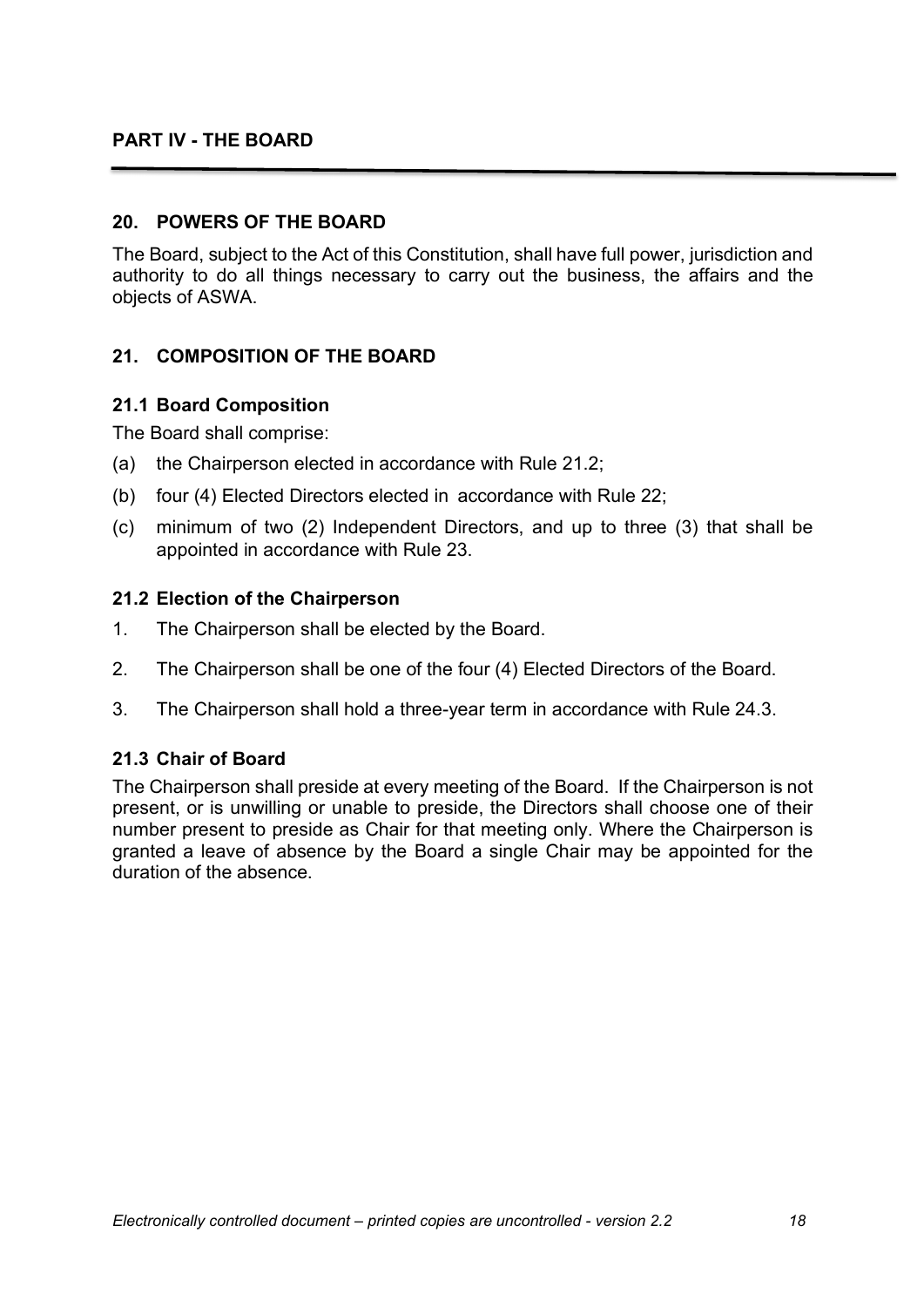## **22. ELECTION OF ELECTED DIRECTORS**

#### **22.1 Qualifications for Elected Directors**

- 1. Nominees for Elected Director positions on the Board must meet the skills and qualifications as prescribed from time to time by the Board and set out in the Bylaws.
- 2. Where possible, Elected Directors should have knowledge of artistic swimming or related disciplines, its strategic direction, its stakeholders and a commitment to the development of the sport of artistic swimming;
- 3. Nominees for Elected Director positions on the Board must declare any position they hold in the sport of artistic swimming, including as an office bearer, director or a paid appointee. If the nominee is elected they may be required to resign from their position at the discretion of the Board.
- 4. Nominees for Elected Director positions on the Board may not be employees of ASWA.

## **22.2 Elections of Elected Directors**

- 1. The Executive Officer shall call for nominations twenty one (21) days before the date of the Annual General Meeting. All members shall be notified of the call for nominations.
- 2. A nominee shall be a member of ASWA over the age of 18 years;
- 3. Nominations for Elected Directors must be:
	- (i) in writing;
	- (ii) on the prescribed form (if any) provided for that purpose;
	- (iii) signed by a witness, who shall be a member of ASWA over the age of 18 years; and
	- (iv) certified by the nominee (who must be a member) expressing a willingness to accept the position for which they have applied.
- 4. Nominations must be received by the Executive Officer at least ten (10) days prior to the Annual General Meeting.
- 5. If the number of nominations received for the Board is equal to the number of vacancies to be filled or if there are insufficient nominations received to fill all vacancies on the Board, then those nominated shall be duly elected
- 6. If the number of nominations exceeds the number of vacancies to be filled, a secret ballot shall be taken in such usual and proper manner as the Chair directs.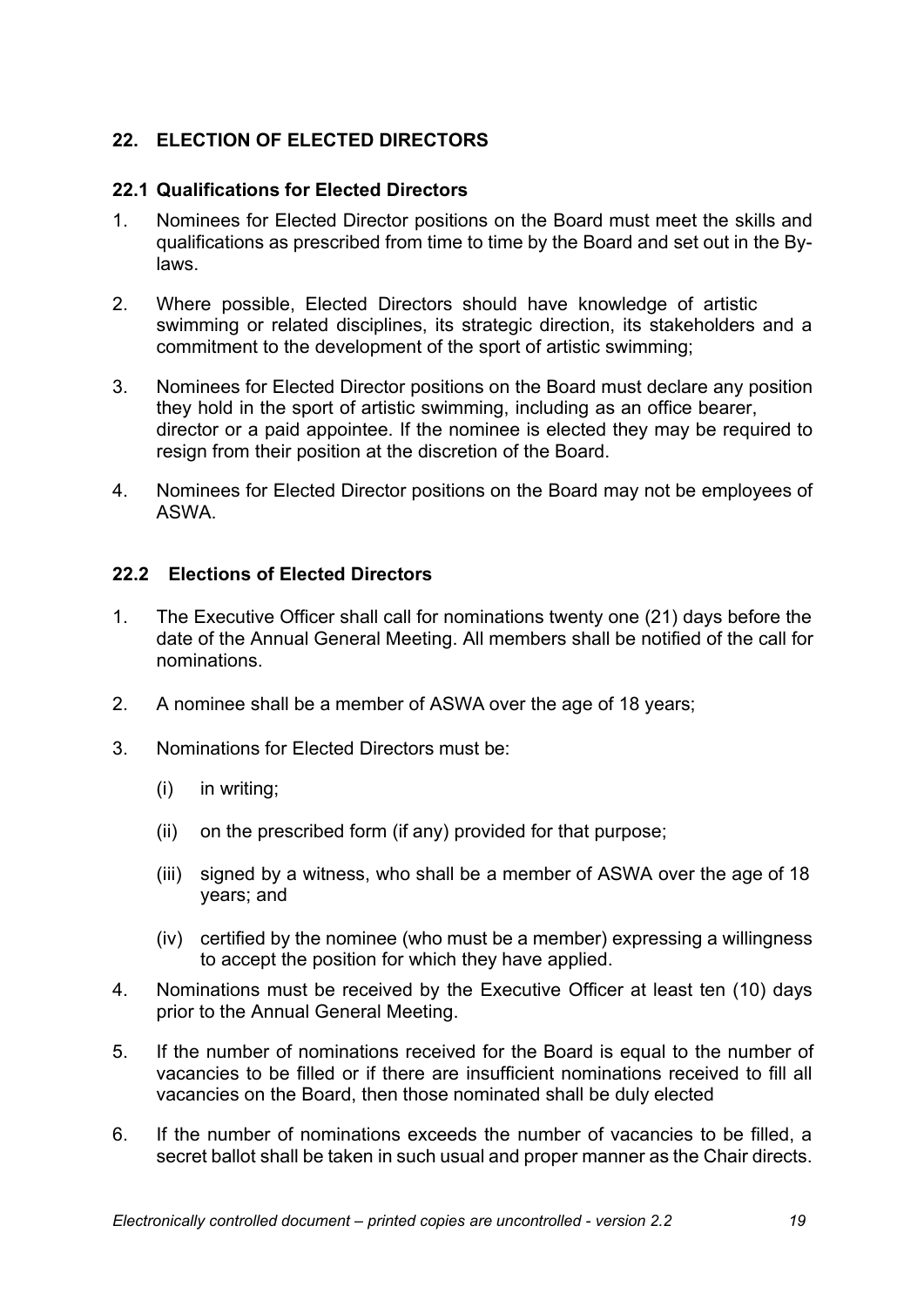- 7. The voting shall be conducted by ballot, the procedure for which will be detailed in By-laws.
- 8. Ballot results will be determined by a majority of votes.
- 9. If there are insufficient nominations received to fill all vacancies on the Board, any remaining vacant positions are to be taken as casual vacancies, to be dealt with in accordance with Rule 24.3.

## **22.2 Term of Appointment**

- 1. Elected Directors shall be elected in accordance with this Constitution for a term of three (3) years, which shall commence from the conclusion of the Annual General Meeting at which the election occurred until the conclusion of the third Annual General Meeting following.
- 2. No person who has served as an Elected Director for a period of nine (9) consecutive years shall be eligible for election as an Elected Director until after the expiration of twelve months following the date of conclusion of the most recent term as an Elected Director.
- 3. For each three-year interval, one Elected Director shall be elected in the first year, one Elected Director shall be elected in the second year and one Elected Director in the third year.
- 4. Should any adjustment to the term of Elected Directors elected under this Constitution be necessary to ensure rotational terms in accordance with this Constitution, this shall be determined by the Board. Elections to subsequent Boards shall then proceed in accordance with the procedures in this Constitution with approximately one third of the Elected Directors positions being declared vacant each year.

## **23. APPOINTMENT OF INDEPENDENT DIRECTORS**

#### **23.1 Appointment of Independent Directors**

- 1. The Elected Directors will appoint a minimum of two (2) and up to three (3) Independent Directors.
- 2. Independent Directors may be appointed by the Elected Directors in accordance with this Constitution for a term of 2 years, which shall commence six weeks after the Annual General Meeting until six weeks after the conclusion of the second Annual General Meeting following.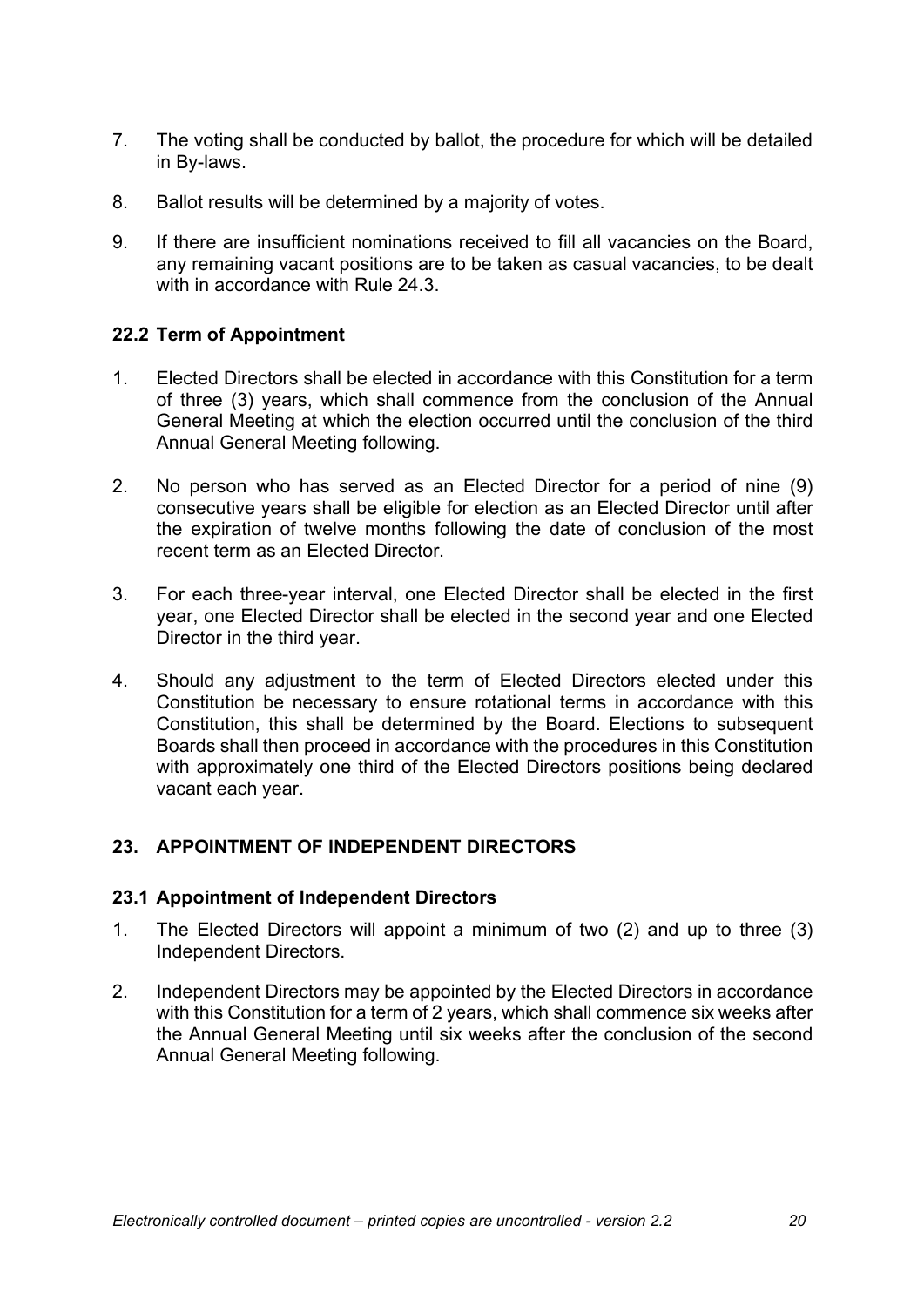## **23.2 Qualifications for Independent Directors**

The Independent Directors may have specific skills in commerce, finance, marketing, law or business generally or such other skills, which complement the Board composition, but need not have experience in or exposure to the sport of artistic swimming. Independent Directors must become a member.

## **23.3 Term of Appointment**

- 1. No person who has served as an Independent Director for a period of four (4) consecutive years shall be eligible for appointment as an Independent Director until after the expiration of twelve months following the date of conclusion of the most recent term as an Independent Director.
- 2. One (1) Independent Director may be appointed in each year of odd number and two (2) Independent Directors may be appointed, in each year of even number in accordance with Rule 23.1.
- 3. Should any adjustment to the term of Independent Directors appointed under this Constitution be necessary to ensure rotational terms in accordance with this Constitution, this shall be determined by the Board. Appointments to subsequent Boards shall then proceed in accordance with the procedures in this Constitution with approximately half the Board retiring each year.

## **24. VACANCIES OF BOARD MEMBERS**

## **24.1 Grounds for Termination of Director**

In addition to the circumstances (if any) in which the office of a Director becomes vacant by virtue of the Act, the office of a Director becomes vacant if the Director:

- (a) dies;
- (b) ceases to be a member;
- (c) becomes bankrupt or makes any arrangement or composition with his creditors generally;
- (d) becomes of unsound mind or a person whose person or estate is liable to be dealt with in anyway under the law relating to mental health;
- (e) resigns their office in writing to ASWA;
- (f) is absent without the consent of the Board from three (3) consecutive meetings of the Board;
- (g) holds any office of employment of ASWA;
- (h) without the prior consent or later ratification of the members in General Meeting;
- (i) holds any office of profit under ASWA;
- (j) is directly or indirectly interested in any contract or proposed contract with ASWA and fails to declare the nature of his or her (as appropriate) interest;
- (k) is removed from office by Special Resolution under Rule 24.2;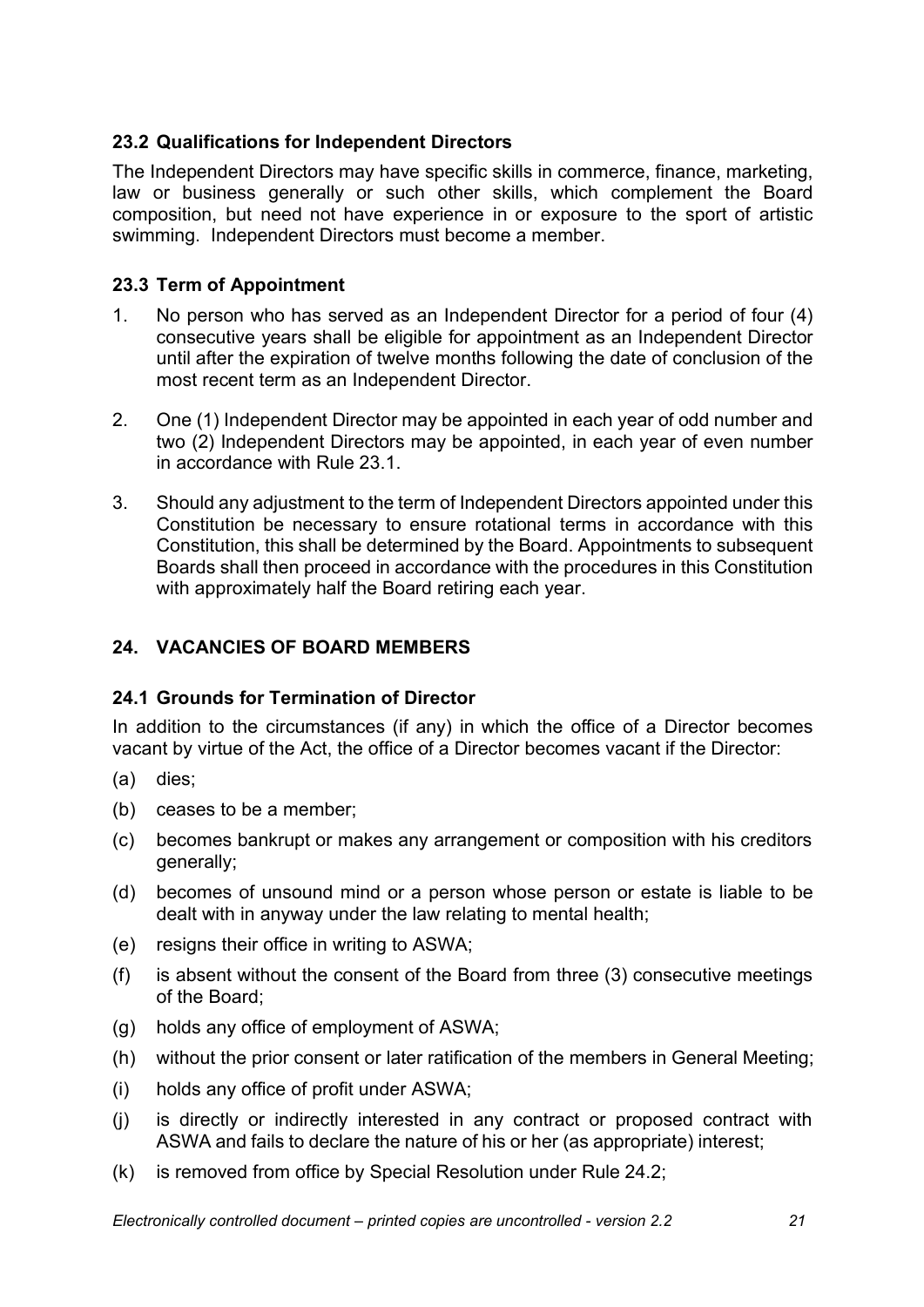- (l) would otherwise be prohibited from being a director of a corporation under the Corporations Act or is disqualified from office under the Act;
- (m) breaches Board confidentiality such that the breach poses serious and indefensible circumstances with regards to the Director's fiduciary duty to ASWA or the Board's good governance of ASWA.

#### **24.2 Removal of a Director**

- (a) Members in a General Meeting may by Special Resolution remove any Director, before the expiration of their term of office. If a Director is removed in accordance with this Rule the office of the Director becomes vacant and shall be filled in accordance with the procedure set out in Rule 24.3.
- (b) Where the Director to whom a proposed resolution referred to in Rule 24.2(a) makes representations in writing to the Executive Officer and requests that such representations be notified to the members, the Executive Officer may send a copy of the representations to each member entitled to vote at a General Meeting or, if they are not so sent, the Director may require that they be read out at the meeting, and the representations shall be so read.
- (c) Any written communication must be of reasonable length and must not contain any illegal, offensive or defamatory material.
- (d) At the General Meeting, the person whose removal is proposed shall have the right to address the members at the General Meeting.
- (e) Removal of any Director shall be without prejudice to any legal claim against ASWA or that ASWA may have against the Director in respect to matters arising from such removal.

## **24.3 Casual Vacancies**

- 1. In the event of a casual vacancy of an Elected Director the Board shall identify a successor, within the parameters of Rule 22.1, and appoint a suitable person for the remainder of the vacating Director's natural term.
- 2. In the event of a casual vacancy of an Independent Director the Board shall identify a successor from among appropriately qualified persons, with due consideration to Rule 23.2 and appoint a suitable person for the remainder of the vacating Director's natural term.

#### **24.4 Remaining Directors May Act**

In the event of a casual vacancy or vacancies in the office of a Director, the remaining Directors may act but, if the number of remaining Directors is not sufficient to constitute a quorum at a meeting of the Board, they may act only for the purpose of increasing the number of Directors to a number sufficient to constitute such a quorum.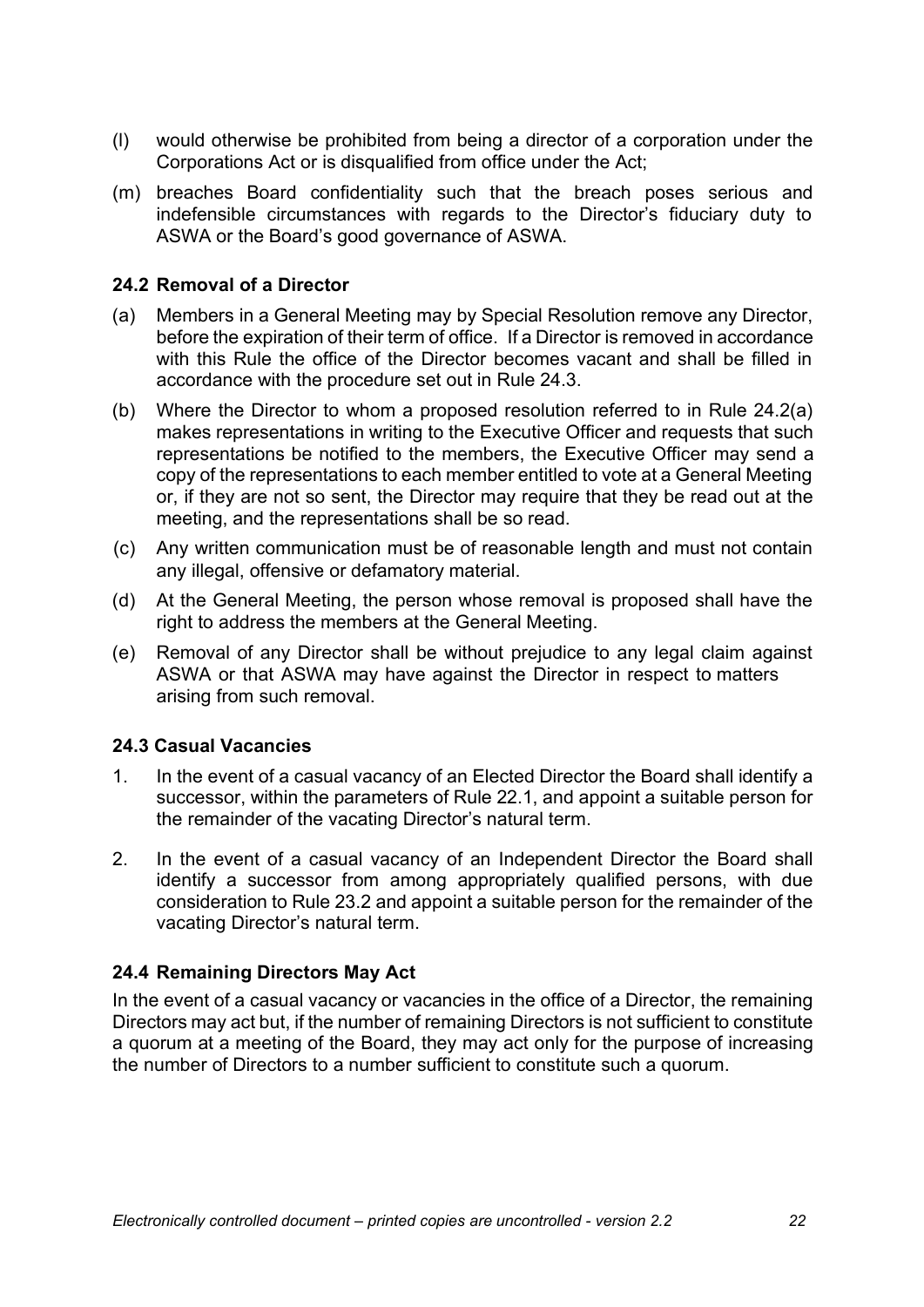## **25. MEETINGS OF THE BOARD**

#### **25.1 Board to Meet**

The Board shall meet at least six (6) times every calendar year for the dispatch of business and may adjourn and, subject to this Constitution otherwise regulate, its meetings as it thinks fit. The Executive Officer shall, on the requisition of two (2) Directors, convene a meeting of the Board within a reasonable time.

#### **25.2 Decisions of Board**

Subject to this Constitution, questions arising at any meeting of the Board shall be decided by a majority of votes and all questions so decided shall for all purposes be deemed a determination of the Board. All Directors in attendance shall have one (1) vote on any question.

#### **25.3 Resolutions Not in Meeting**

- 1. A resolution in writing, signed or assented to by electronic mail or other form of visible or other electronic communication by all the Directors shall be as valid and effectual as if it had been passed at a meeting of Directors duly convened and held. Any such resolution may consist of several documents in like form each signed by one (1) or more of the Directors.
- 2. Without limiting the power of the Board to regulate their meetings as they think fit, a meeting of the Board may be held where one (1) or more of the Directors is not physically present at the meeting, provided that:
	- (a) all persons participating in the meeting are able to communicate with each other effectively, simultaneously and instantaneously, whether by means of telephone or other form of communication;
	- (b) notice of the meeting is given to all the Directors entitled to such notice in accordance with the usual procedures agreed upon or laid down from time to time by the Board and such notice specifies that Directors are not required to be present in person;
	- (c) if a failure in communications prevents condition (1) from being satisfied by that number of Directors which constitutes a quorum, and none of such Directors are present at the place where the meeting is deemed by virtue of the further provisions of this Rule to be held, then the meeting shall be suspended until condition (1) is satisfied again. If such condition is not satisfied within 15 minutes from the interruption the meeting shall be deemed to have terminated;
	- (d) any meeting held where 1 or more of the Directors is not physically present shall be deemed to be held at the place specified in the notice of meeting provided a Director is there present and if no Director is there present the meeting shall be deemed to be held at the place where the Chair is located.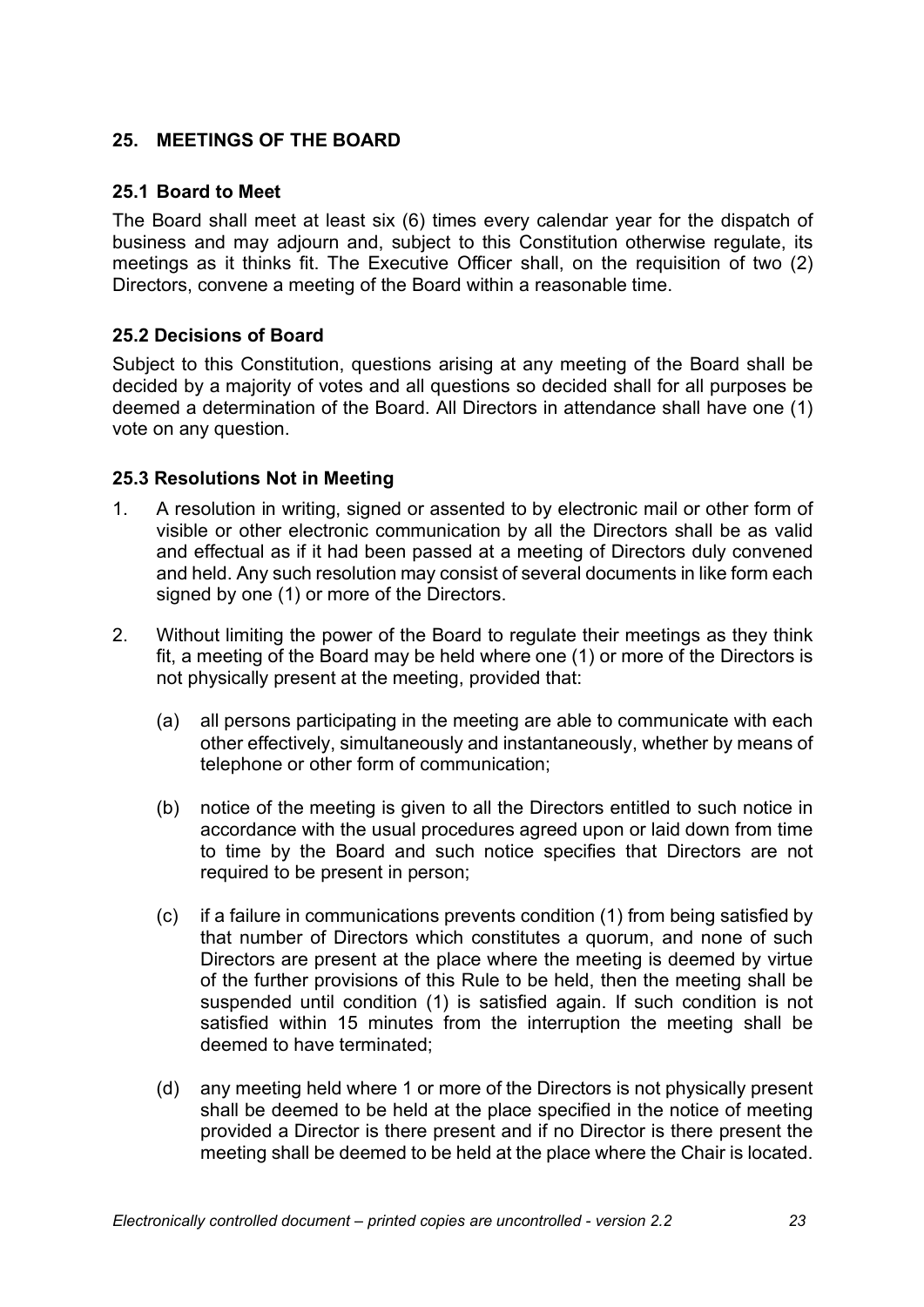## **25.4 Quorum**

At meetings of the Board the number of Directors whose presence (or participation under Rule 25.3) is required to constitute a quorum is the majority of the Directors but shall be a minimum of four (4) Directors.

#### **25.5 Notice of Board Meetings**

Unless all Directors agree to hold a meeting at shorter notice (which agreement shall be sufficiently evidenced by their presence) not less than 7 days' oral or written notice of the meeting of the Board shall be given to each Director by the Executive Officer. The agenda shall be forwarded to each Director not less than three (3) days prior to such meeting.

## **25.6 Validity of Board Decisions**

A procedural defect in decisions taken by the Board shall not result in such decision being invalidated.

## **26. CONFLICTS**

#### **26.1 Directors' Interests**

A Director is disqualified by holding any place of profit or position of employment in A S WA, any entity or in any company or incorporated association in which ASWA is a shareholder or otherwise interested or from contracting with ASWA either as vendor, purchaser or otherwise except with express resolution of approval of the Board. Any such contract or any contract or arrangement entered into by or on behalf of ASWA in which any Director is in any way interested will be voided for such reason.

#### **26.2 Conflict of Interest**

A Director shall declare his or her interest in any:

- (a) contractual matter;
- (b) selection matter;
- (c) judicial or disciplinary matter;
- (d) sponsorship matter; or
- (e) other financial and non-financial matters;

in which a conflict of interest arises or may arise, and shall, unless otherwise determined by the Board, absent himself or herself (as appropriate) from discussions of such matter and shall not be entitled to vote in respect of such matter. If the Director votes, the vote shall not be counted. In the event of any uncertainty as to whether it is necessary for a Director to absent oneself from discussions and refrain from voting, the issue should be immediately determined by vote of the Board, or if this is not possible, the matter shall be adjourned or deferred.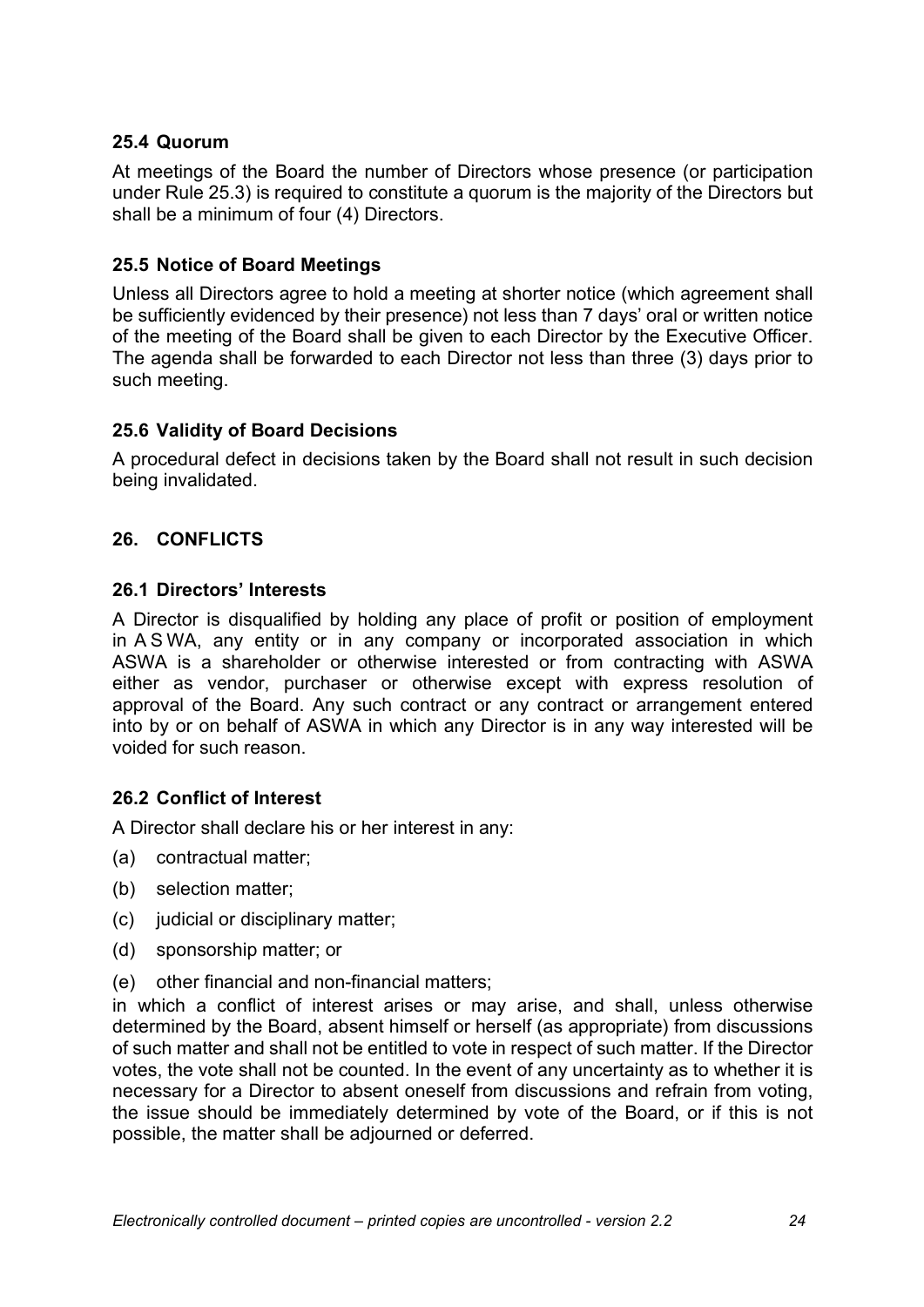#### **26.3 Disclosure of Interests**

The nature of the interest of such Director must be declared by the Director at the meeting of the Board at which the contract or other matter is first taken into consideration if the interest then exists or in any other case at the first meeting of the Board after the acquisition of the interest. If a Director becomes interested in a contract or other matter after it is made or entered into the declaration of the interest must be made at the first meeting of the Board held after the Director becomes so interested.

## **26.4 Recording Disclosures**

Conflicts of interest shall be a standing agenda item at meetings of the Board and it is the duty of the Executive Officer to ensure that any declaration made or any general notice given by a Director in accordance with Rule 26.2 is recorded in the minutes and on the appropriate Register.

## **27. EXECUTIVE OFFICER**

## **27.1 Appointment of Executive Officer**

- 1. The Executive Officer shall be appointed by the Board for such term and on such conditions as it thinks fit. The Executive Officer, shall be entitled to notice of, attend and participate in debate at, all meetings of the Board, but shall have no entitlement to vote.
- 2. If an Executive Officer is not appointed by the Board, the Board shall appoint a member of the Board to fulfil the obligations of the Executive Officer under this Constitution.

## **27.2 Executive Officer to Act as Secretary**

The Executive Officer shall act as and carry out the duties of Secretary (and unless prohibited by law), of ASWA and shall administer and manage ASWA in accordance with this Constitution.

#### **27.3 Specific Duties**

The Executive Officer shall:

- (a) as far as practicable attend all Board meetings and General Meetings;
- (b) prepare the agenda for all Board meetings and all General Meetings;
- (c) record and prepare minutes of the proceedings of all meetings of the Board and ASWA; and
- (d) regularly report on the activities of, and issues relating to, ASWA.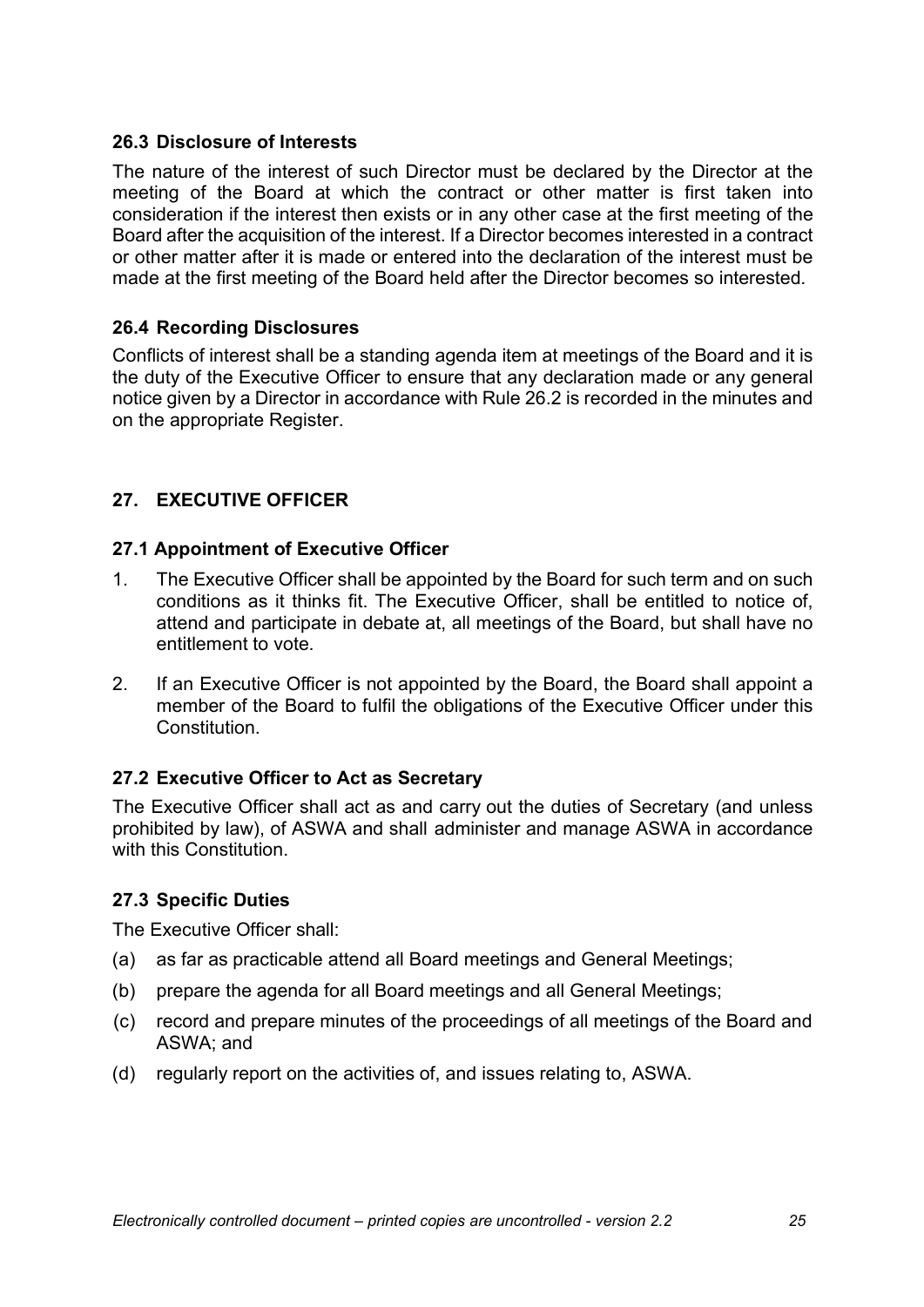## **27.4 Broad Power to Manage**

Subject to the Act, this Constitution, the By-laws and any directive of the Board, the Executive Officer has power to perform all such things as appear necessary or desirable for the proper management and administration of ASWA.

## **27.5 Executive Officer May Employ**

The powers of the Executive Officer/Board to employ are outlined in the By-laws.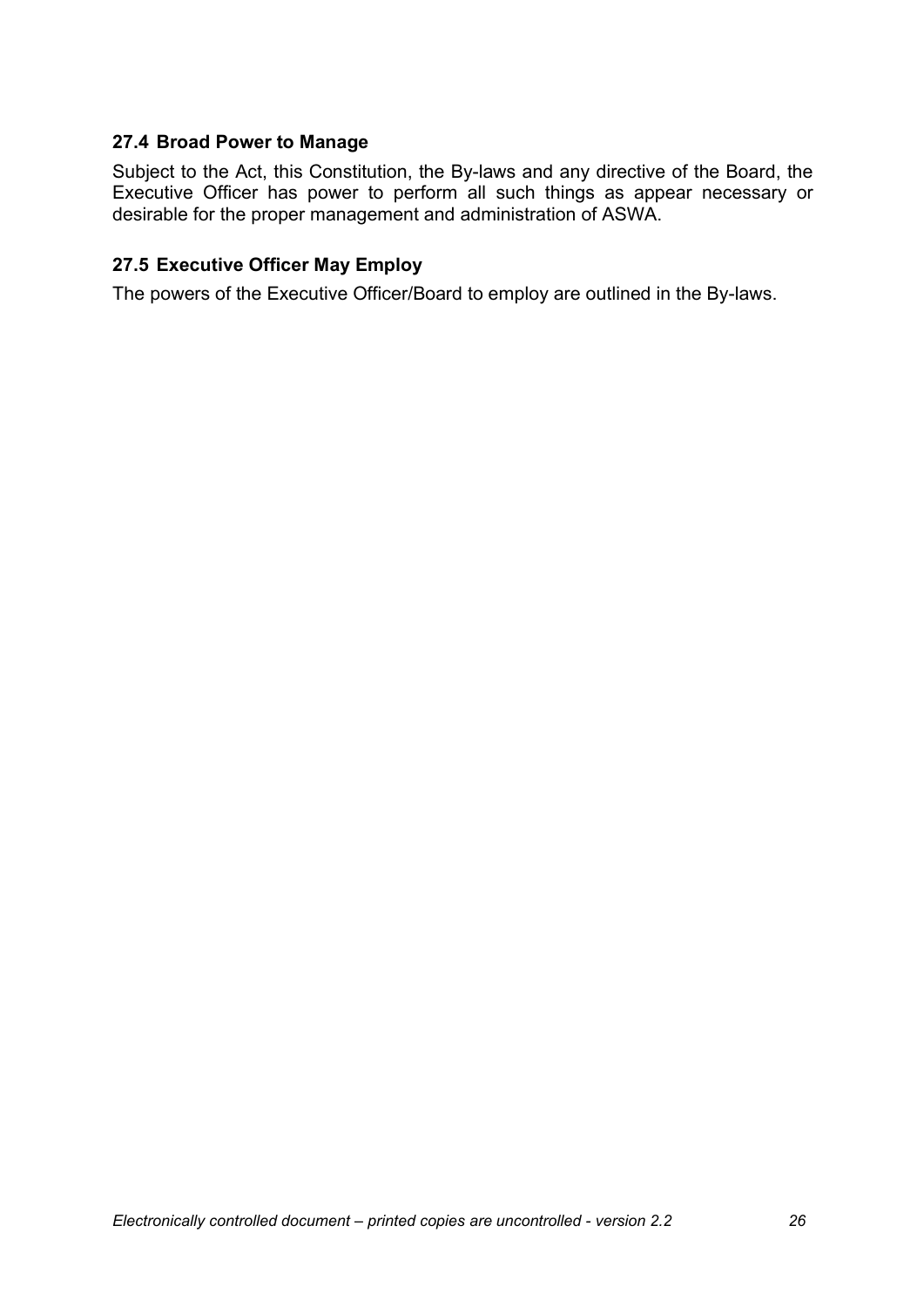## **PART V - MISCELLANEOUS**

## **28. DELEGATIONS**

#### **28.1 Board may Delegate Functions to Committees**

The Board may by instrument in writing create or establish or appoint from among its own members, the members, or otherwise, committees to carry out such duties and functions, and with such powers, as the Board determines.

#### **28.2 Delegation by Instrument**

The Board may in the establishing instrument delegate such functions as are specified in the instrument, other than:

- (a) this power of delegation; and
- (b) a function imposed on the Board by the Act or any other law, or this Constitution.

#### **28.3 Delegated Function Exercised in Accordance with Terms**

A function, the exercise of which has been delegated under this Rule, may whilst the delegation remains unrevoked, be exercised from time to time in accordance with the terms of the delegation.

#### **28.4 Procedure of Delegated Entity**

- 1. The procedures for any committee established shall, with any necessary or incidental amendment, be the same as that applicable to meetings of the Board under Rule 25. The quorum shall be determined by the committee, but shall be no less than half the total number of committee members.
- 2. Notwithstanding the specific construct of a committee, a Director or the Executive Officer shall be ex-officio members of any committee so appointed.
- 3. Within 7 days of any meeting of any committee, the committee shall send a copy of the minutes and any supporting documents to the Executive Officer.

#### **28.5 Delegation may be Conditional**

A delegation under this Rule may be made subject to such conditions or limitations as to the exercise of any function or at the time or circumstances as may be specified in the delegation.

#### **28.6 Revocation of Delegation**

The Board may by instrument in writing, revoke wholly or in part any delegation made under this Rule, and may amend, repeal or veto any decision made by such committee under this Rule where such decision is contrary to this Constitution, the By-laws, the Act, the objects of ASWA or the committee's delegation.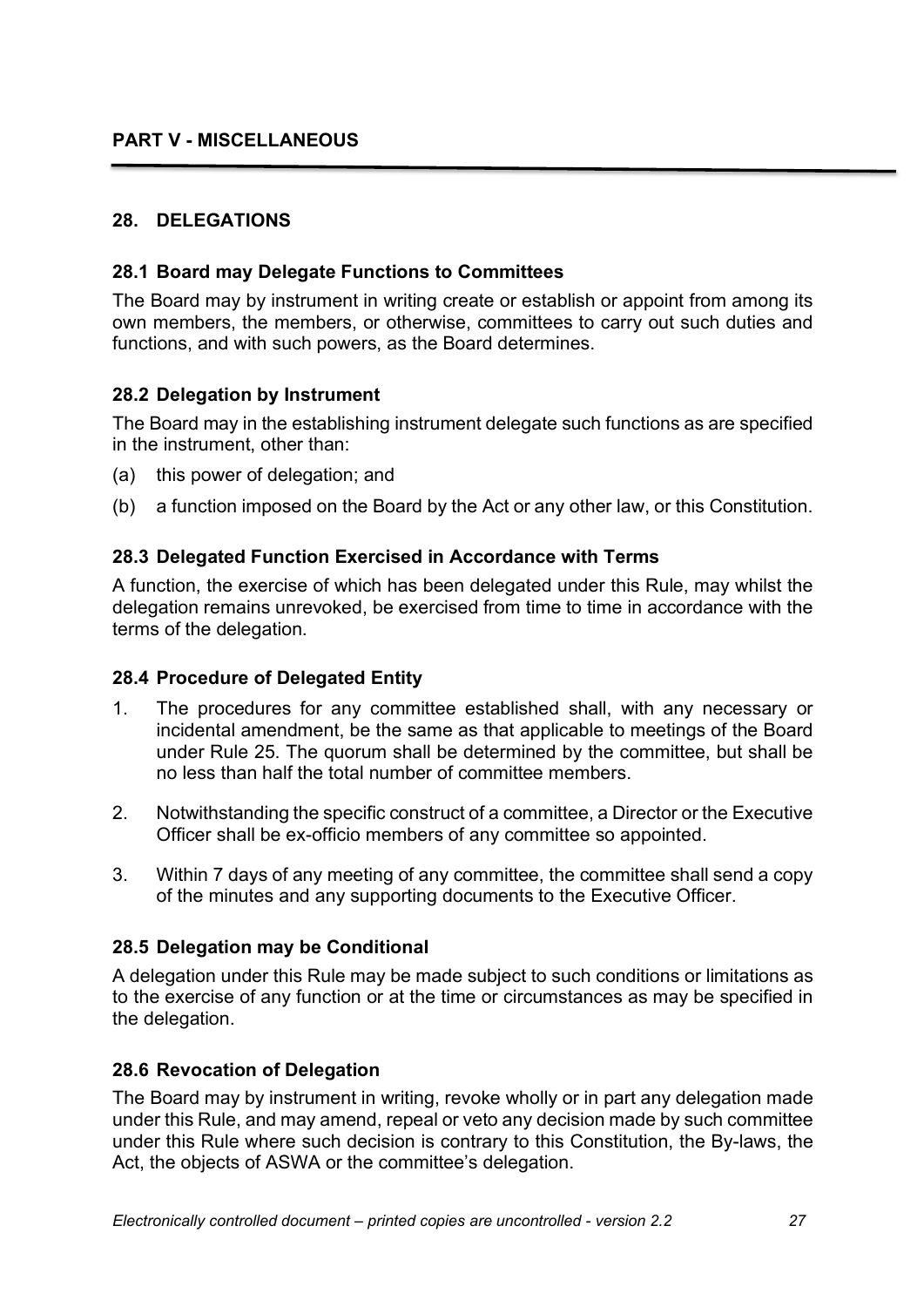## **28.7 Right to Co-opt**

It is expressly acknowledged that the Board shall have the right to co-opt any person with appropriate experience or expertise to assist a committee or the Board, in respect to such matters and on such terms as the Board thinks fit. Any person so co-opted shall not exercise the rights of a committee member or Director but shall act in an advisory role only.

## **29. BY-LAWS**

## **29.1 Board to Formulate By-laws**

The Board may (by itself or by delegation to a committee) formulate, approve, issue, adopt, interpret and amend such By-laws for the proper advancement, management and administration of ASWA, the advancement of the objects of ASWA as it thinks necessary or desirable. Such By-laws and policies must be consistent with this Constitution.

## **29.2 By-laws**

All By-laws made under this Rule (and any amendments to those By-laws) shall be binding on ASWA and members.

## **29.3 By-laws Deemed Applicable**

All By-laws, regulations and policies of ASWA in force at the date of the approval of this Constitution under the Act in so far as such By-laws, regulations and policies are not inconsistent with, or have been replaced by this Constitution, shall be deemed to be By-laws under this Rule.

## **29.4 Notices Binding on Members**

Amendments, alterations, interpretations or other changes to By-laws shall be advised to members by means of notices approved by the Board and prepared and issued by the Executive Officer.

## **30. RECORDS AND ACCOUNTS**

## **30.1 Executive Officer to Keep Records**

The Executive Officer shall establish and maintain proper records and minutes concerning all transactions, business, meetings and dealings of ASWA and the Board and shall produce these as appropriate at each Board meeting or General Meeting.

## **30.2 Records Kept in Accordance with Act**

Proper accounting and other records shall be kept in accordance with the Act, generally accepted accounting principles and/or any applicable code of conduct. The books of account shall be kept in the care and control of the appointed Treasurer.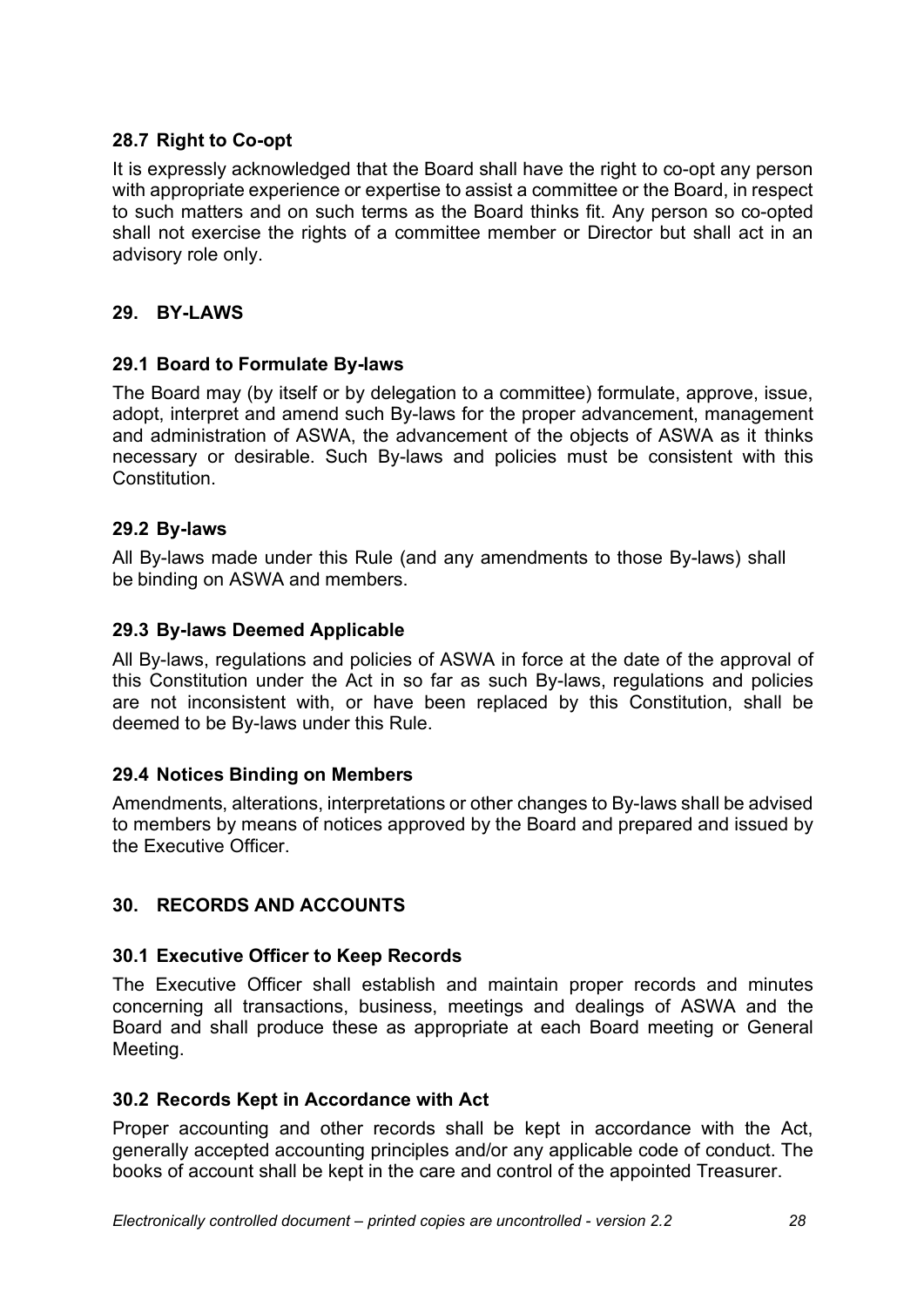## **30.3 Inspection of Records**

Subject to privacy and commercial considerations, the Board may in its discretion make the records, books and other documents of ASWA available for inspection (but not copying) by a member at any reasonable hour. However, all members shall be entitled to inspect the following:

- (a) these Rules (and request a copy of);
- (b) the minutes of General Meetings in accordance with Rule 17.9(2);
- (c) the Register of members in accordance with Rule 8.2;
- (d) the Register of office bearers, at any reasonable hour with prior reasonable notice to the Executive Officer.

#### **30.4 Negotiable Instruments**

All electronic transfers, cheques, drafts, bills of exchange, promissory notes and negotiable instruments shall be signed / authorised by any two members of the Board authorised to do so by the Board.

#### **30.5 Auditor**

A properly qualified auditor or auditors shall be appointed and the remuneration of such auditor or auditors fixed by the Board. The auditor's duties shall be regulated in accordance with the Act, or if no relevant provisions exist under the Act, in accordance with generally accepted accounting principles and/or any applicable codes of conduct.

#### **31. NOTICE**

#### **31.1 Manner of Notice**

- 1. Notices may be given by the Executive Officer to any member by sending the notice by post or facsimile transmission or where available, by electronic mail, to the member's registered address, facsimile number or electronic mail address.
- 2. Where a notice is sent by post, service of the notice shall be deemed to be effected by properly addressing and posting the notice. Service of the notice is deemed to have been effected four (4) business days after posting.
- 3. Where a notice is sent by facsimile transmission, service of the notice shall be deemed to be effected upon receipt of a confirmation report confirming the facsimile was sent to/or received at the facsimile number to which it was sent.
- 4. Where a notice is sent by electronic mail, service of the notice shall be deemed to be effected upon receipt of a confirmation report confirming the electronic mail message was received at the electronic mail address to which it was sent.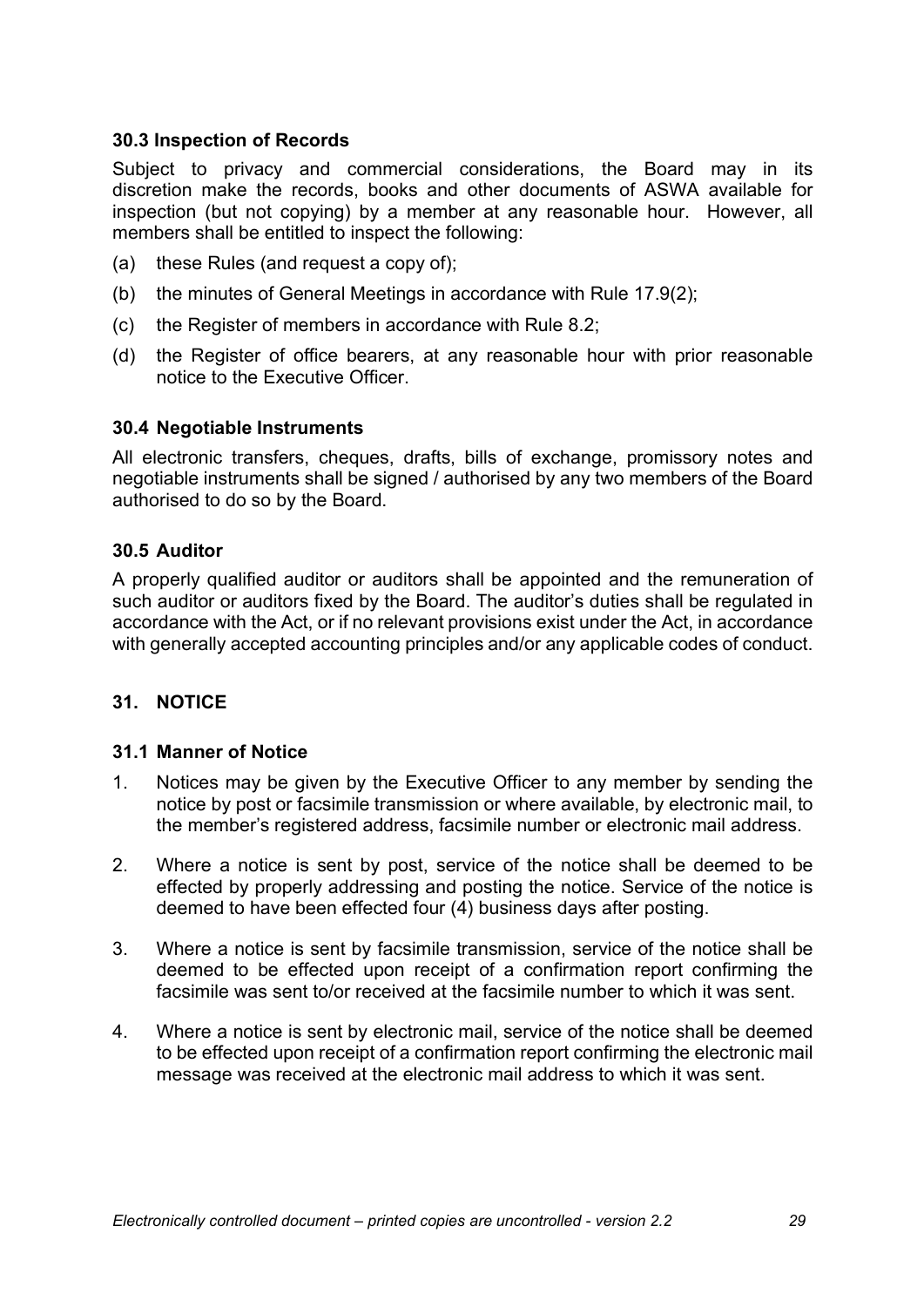## **32. INDEMNITY**

## **32.1 Directors to be Indemnified**

Every Director, auditor, manager, employee or agent of A S WA shall be indemnified to the extent provided under the directors and officers insurance policy of Artistic Swimming Australia (if any) against any liability incurred by him/her in his/ her capacity as Director, auditor, manager, employee or agent in defending any proceedings, whether civil or criminal, in which judgment is given in his/her favour or in which he/she is acquitted or in connection with any application in relation to any such proceedings in which relief is, under the Act, granted to him/her by the Court.

## **32.2 Association to Indemnify**

ASWA shall indemnify its Directors and employees to the extent provided under the directors and officers insurance policy of Artistic Swimming Australia (if any) against all damages and costs (including legal costs) for which any such Director or employee may be or become liable to any third party in consequence of any act or omission except willful misconduct:

- (a) in the case of a Director performed or made whilst acting on behalf of and with the authority, express or implied of ASWA; and
- (b) in the case of an employee, performed or made during, and within the scope of his/her employment by ASWA.

#### **33. WINDING UP**

#### **33.1 Winding Up of the Association**

Subject to this Rule, ASWA may be wound up in accordance with the provisions of the Act.

## **33.2 Distribution of Property on Winding Up**

If upon winding up or dissolution of ASWA, there remains after satisfaction of all its debts and liabilities any assets or property, the same shall not be paid to or distributed amongst the members of ASWA but shall be given or transferred to some body or bodies that meets the requirements of section 4 of the Act and has objects similar to the objects of ASWA and which prohibits the distribution of its or their income and property among its or their members to an extent at least as great as is imposed on ASWA by this Constitution and which is also not carried on for profit and which is similarly exempt (or entitled to be exempt) from income tax. Such body or bodies to be determined by a Special Resolution of members at or before the time of dissolution, and in default thereof by such judge of the relevant Supreme Court or such other court as may have or acquire jurisdiction in the matter.